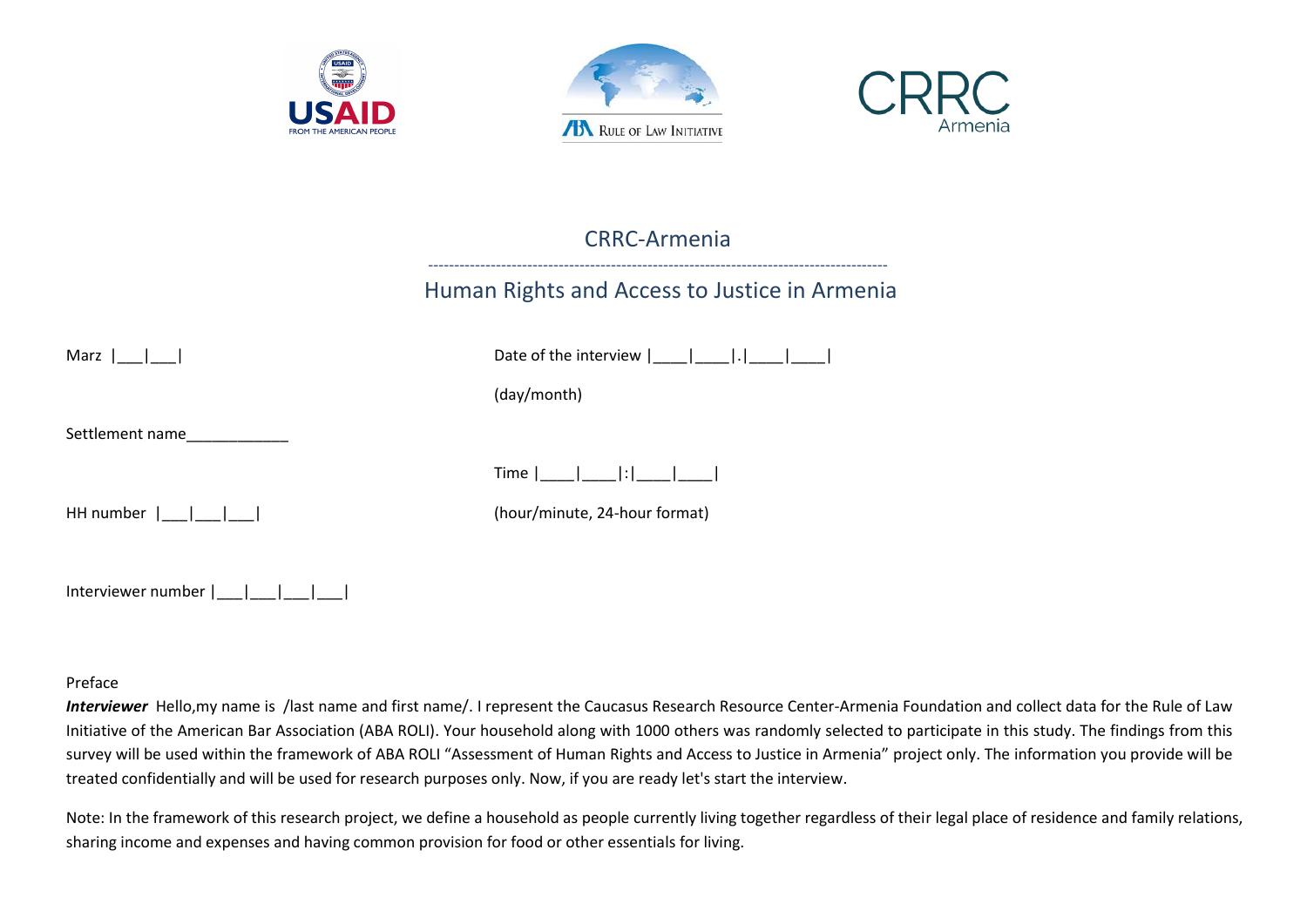# **Access to Justice Assessment Tool (AJAT) Questionnaire**

# **I. Legal Knowledge (Element 2 of AJAT)**

|                | A. General awareness and knowledge of human rights                                                                                  |                                                         |
|----------------|-------------------------------------------------------------------------------------------------------------------------------------|---------------------------------------------------------|
| Q <sub>1</sub> | In your daily life, how often do you hear the term "human rights"? Do                                                               |                                                         |
|                | you hear it daily, frequently, sometimes, rarely, or never?                                                                         | 2=Rarely                                                |
|                |                                                                                                                                     | 3=Sometimes                                             |
|                | READ OUT IF NECESSARY. By "human rights" we mean "the rights you                                                                    | 4=Frequently                                            |
|                | have as a person, such as right to education, civic rights."                                                                        | 5=Daily                                                 |
|                |                                                                                                                                     | 99=Don't know/No answer                                 |
| Q <sub>2</sub> | Where do you get your sources of information about human rights"?                                                                   | 1=Armenian news media (newspapers, radio, TV or online) |
|                | [DON'T READ OPTIONS, SELECT ALL THAT APPLY]                                                                                         | 2=Foreign news media (newspaper, radio, TV or online)   |
|                |                                                                                                                                     | 3=Online social media                                   |
|                |                                                                                                                                     | 4=Friends, family or people in my community             |
|                |                                                                                                                                     | 5=Politicians                                           |
|                |                                                                                                                                     | 6=Government agencies                                   |
|                |                                                                                                                                     | 7=Human right organizations activists or workers        |
|                |                                                                                                                                     | 8=Religious leaders or institutions                     |
|                |                                                                                                                                     | 9=Traditional rulers                                    |
|                |                                                                                                                                     | 10=Everywhere, all around                               |
|                |                                                                                                                                     | 11=School                                               |
|                |                                                                                                                                     | 12= Other source                                        |
|                |                                                                                                                                     | 99=Don't know/No answer                                 |
| Q <sub>3</sub> | [Show card 3] I would like to know what you associate the term "human rights" with. In your opinion, on a 4-point scale, where code |                                                         |
|                | 1 means "not at all" and code 4 means "a lot," how strongly will you associate the terms "human rights" with?                       |                                                         |
|                |                                                                                                                                     |                                                         |
|                | [SURVEYOR: Read the answers with a random sequence]                                                                                 |                                                         |
|                |                                                                                                                                     |                                                         |
| a.             | Promoting equal access to housing, health care, education and social                                                                | 1=None                                                  |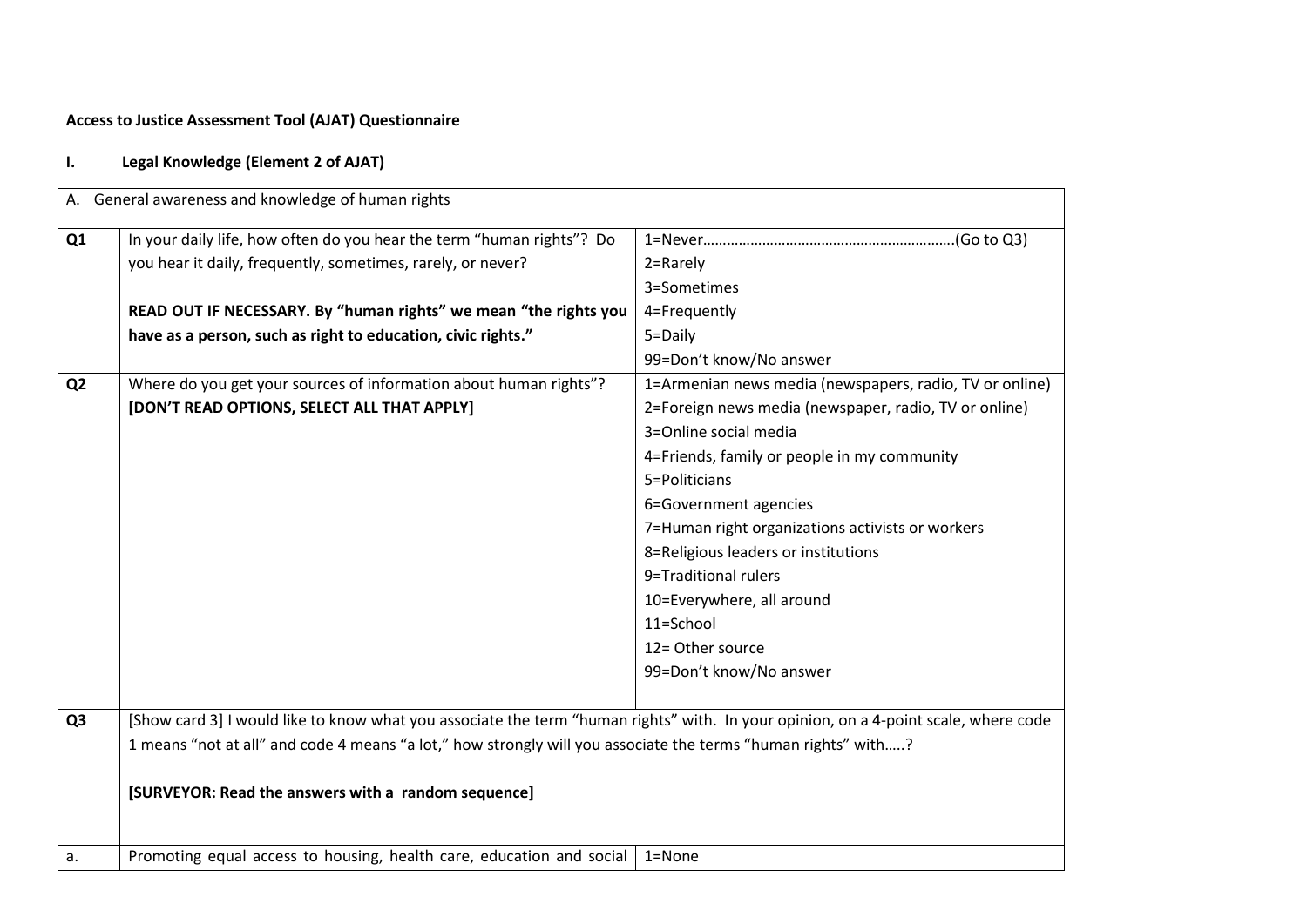|    | services                                     | 2=A little bit          |
|----|----------------------------------------------|-------------------------|
|    |                                              | 3=Some                  |
|    |                                              | $4 = A$ lot             |
|    |                                              | 99=Don't know/No answer |
| b. | Protecting people from torture and murder    | 1=Not at all            |
|    |                                              | 2=A little bit          |
|    |                                              | 3=Some                  |
|    |                                              | $4 = A$ lot             |
|    |                                              | 99=Don't know/No answer |
| c. | Promoting free and fair elections            | 1=Not at all            |
|    |                                              | 2=A little bit          |
|    |                                              | 3=Some                  |
|    |                                              | $4 = A$ lot             |
|    |                                              | 99=Don't know/No answer |
| d. | Promoting foreign values and ideas           | 1=Not at all            |
|    |                                              | 2=A little bit          |
|    |                                              | 3=Some                  |
|    |                                              | $4 = A$ lot             |
|    |                                              | 99=Don't know/No answer |
| e. | Protecting the interests of people in cities | 1=Not at all            |
|    |                                              | 2=A little bit          |
|    |                                              | 3=Some                  |
|    |                                              | $4 = A$ lot             |
|    |                                              | 99=Don't know/No answer |
| f. | Not really protecting the rights of anyone   | 1=Not at all            |
|    |                                              | 2=A little bit          |
|    |                                              | 3=Some                  |
|    |                                              | $4 = A$ lot             |
|    |                                              | 99=Don't know/No answer |
| g. | Protecting women's rights                    | 1=Not at all            |
|    |                                              | 2=A little bit          |
|    |                                              | 3=Some                  |
|    |                                              | 4=A lot                 |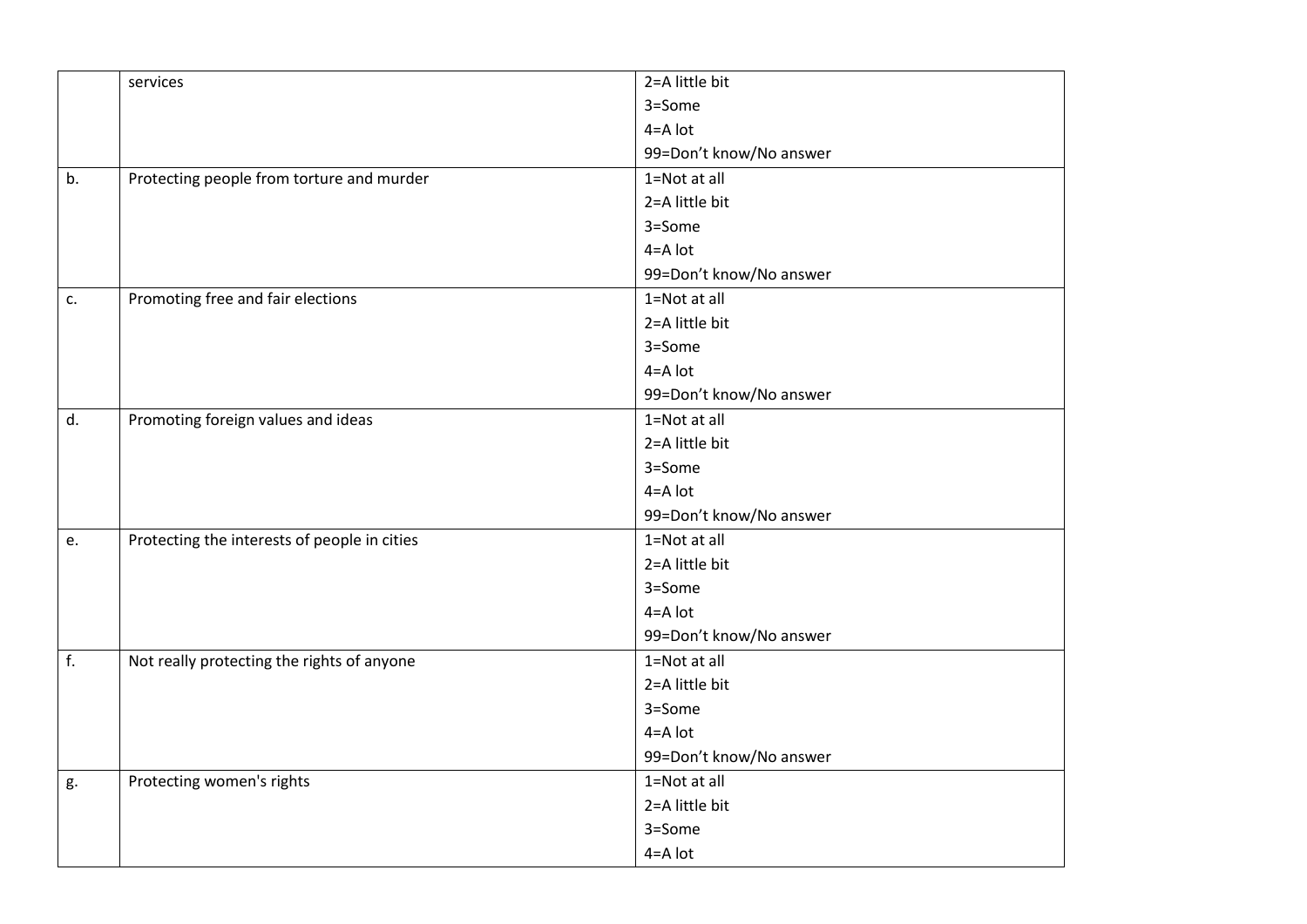|    |                                                                 | 99=Don't know/No answer |
|----|-----------------------------------------------------------------|-------------------------|
| h. | Protecting foreign business interests                           | 1=Not at all            |
|    |                                                                 | 2=A little bit          |
|    |                                                                 | 3=Some                  |
|    |                                                                 | 4=A lot                 |
|    |                                                                 | 99=Don't know/No answer |
| ι. | Protecting the interests of people in rural areas               | 1=Not at all            |
|    |                                                                 | 2=A little bit          |
|    |                                                                 | 3=Some                  |
|    |                                                                 | 4=A lot                 |
|    |                                                                 | 99=Don't know/No answer |
| Q4 | How much respect is there for human rights nowadays in Armenia? | 1=No respect at all     |
|    |                                                                 | 2=Not much respect      |
|    |                                                                 | 3=Some respect          |
|    |                                                                 | 4=A lot of respect      |
|    |                                                                 | 99=Don't know/No answer |

|    | B. Human rights organizations                                                                                |                                                                                                                                                                                                                                                           |  |  |  |  |  |
|----|--------------------------------------------------------------------------------------------------------------|-----------------------------------------------------------------------------------------------------------------------------------------------------------------------------------------------------------------------------------------------------------|--|--|--|--|--|
| Q5 | Please tell me which of the following statements you agree with?                                             |                                                                                                                                                                                                                                                           |  |  |  |  |  |
|    | with this statement?" Accept only one answer.]<br>protecting human rights and ending human rights abuses.    | [SURVEYOR: After the respondent chooses the statement, ask "Do you agree with this statement or do you agree very strongly<br>READ OUT IF NECESSARY. By "human rights organization" we mean a non-governmental organization that dedicates its efforts to |  |  |  |  |  |
|    | Statement 1:                                                                                                 | Statement 2:                                                                                                                                                                                                                                              |  |  |  |  |  |
|    | Human rights organizations in Armenia are helpful.<br>Human rights organizations in Armenia are not helpful. |                                                                                                                                                                                                                                                           |  |  |  |  |  |
|    |                                                                                                              |                                                                                                                                                                                                                                                           |  |  |  |  |  |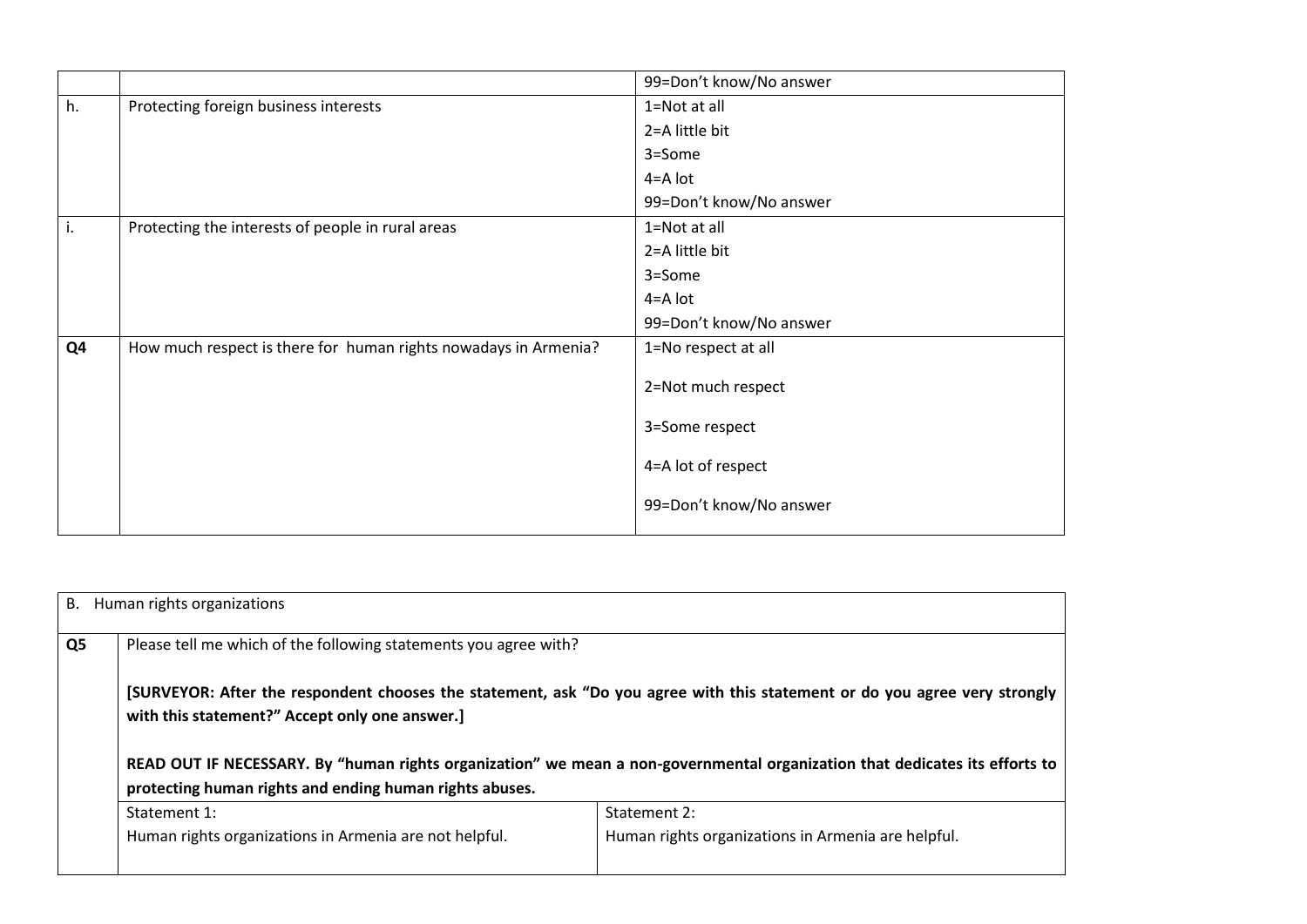|                | Agree very strongly with                                 | Agree with Statement 1                                           | Agree with Statement 2                                                                                                     | Agree very strongly with |  |
|----------------|----------------------------------------------------------|------------------------------------------------------------------|----------------------------------------------------------------------------------------------------------------------------|--------------------------|--|
|                | Statement 1                                              |                                                                  |                                                                                                                            | Statement 2              |  |
|                | 1                                                        |                                                                  | 3                                                                                                                          |                          |  |
|                | [DO NOT READ] Agree with neither<br>Don't know/No answer |                                                                  |                                                                                                                            | 4                        |  |
|                |                                                          |                                                                  | 5.                                                                                                                         |                          |  |
|                |                                                          |                                                                  | 99                                                                                                                         |                          |  |
| Q <sub>6</sub> |                                                          | Please tell me which of the following statements you agree with? |                                                                                                                            |                          |  |
|                |                                                          |                                                                  |                                                                                                                            |                          |  |
|                |                                                          |                                                                  |                                                                                                                            |                          |  |
|                |                                                          |                                                                  | [SURVEYOR: After the respondent chooses the statement, ask "Do you agree with this statement or do you agree very strongly |                          |  |
|                | with this statement?" Accept only one answer.]           |                                                                  |                                                                                                                            |                          |  |
|                | Statement 1:                                             |                                                                  | Statement 2:                                                                                                               |                          |  |
|                | Human rights organizations in Armenia are trustworthy.   |                                                                  | Human rights organizations in Armenia not trustworthy.                                                                     |                          |  |
|                |                                                          |                                                                  |                                                                                                                            |                          |  |
|                | Agree very strongly with                                 | Agree with Statement 1                                           | Agreement with Statement 2                                                                                                 | Agree very strongly with |  |
|                | Statement 1                                              |                                                                  |                                                                                                                            | Statement 2              |  |
|                |                                                          | $\overline{2}$                                                   | 3                                                                                                                          | 4                        |  |
|                | [DO NOT READ] Agree with neither                         |                                                                  | 5.                                                                                                                         |                          |  |

| Q7 | much do you trust or distrust the Armenian | READ: I will read out a list of social institutions and human rights institutions in Armenia. Please assess your level of trust toward<br>each of them on a 5-point scale, where code "1" means "Fully distrust" and code "5" means "Fully trust". First, please tell me how |  |  |  |  |
|----|--------------------------------------------|------------------------------------------------------------------------------------------------------------------------------------------------------------------------------------------------------------------------------------------------------------------------------|--|--|--|--|
|    |                                            |                                                                                                                                                                                                                                                                              |  |  |  |  |

|    |                    | Fully trust | Rather | Neither      | Rather   | Fully    | Don't   |
|----|--------------------|-------------|--------|--------------|----------|----------|---------|
|    |                    |             | trust  | trust<br>nor | distrust | distrust | know/No |
|    |                    |             |        | distrust     |          |          | answer  |
| а. | Healthcare system? |             |        |              |          |          | 99      |
| b. | Education system?  |             |        |              |          |          | 99      |
| c. | Parliament?        |             |        |              |          |          | 99      |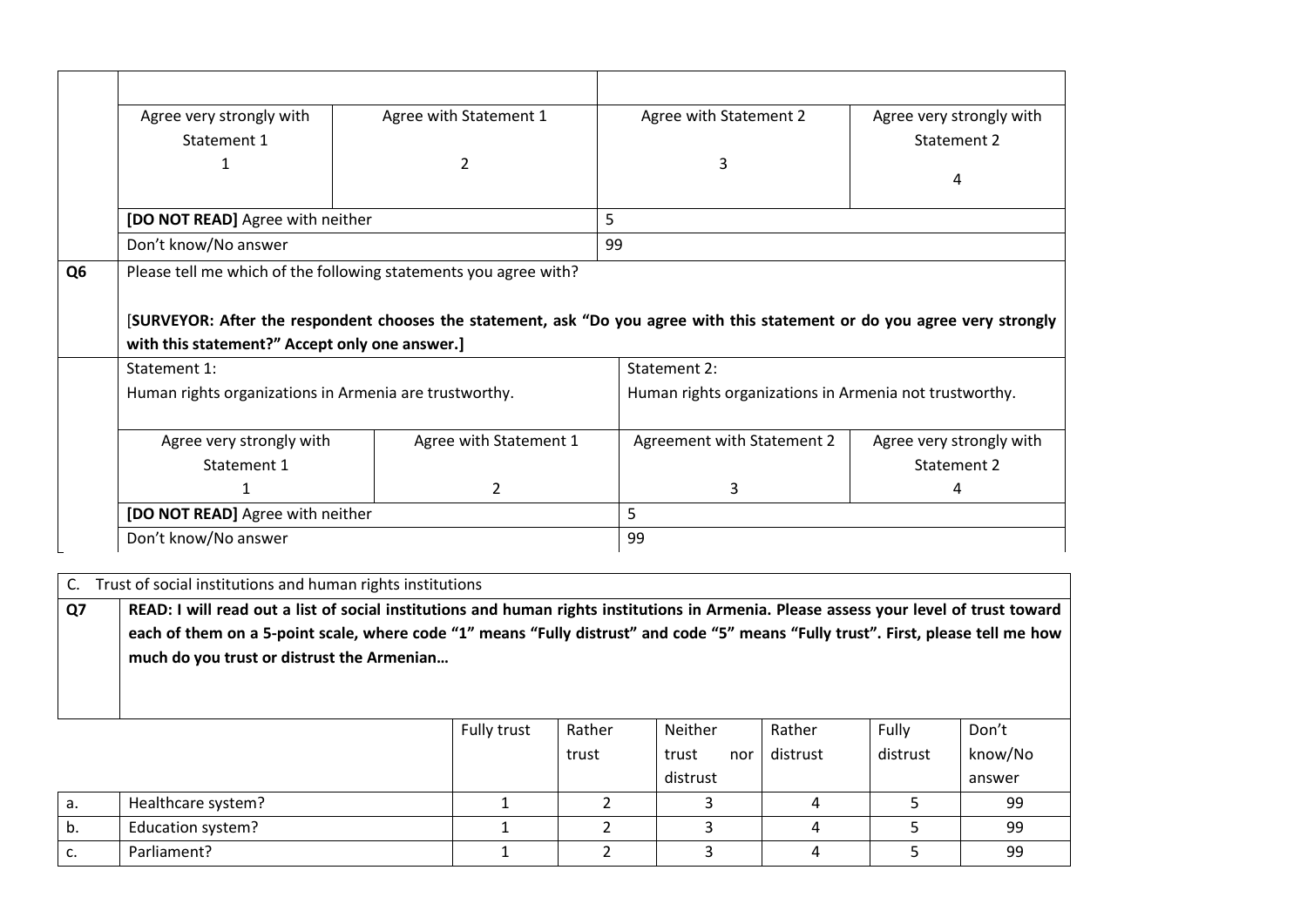| d. | Executive government (Prime Minister and                |                |   | 4 |   | 99 |
|----|---------------------------------------------------------|----------------|---|---|---|----|
|    | ministers)?                                             |                |   |   |   |    |
| e. | President?                                              | $\overline{2}$ | 3 | 4 | 5 | 99 |
|    | Police?                                                 |                |   | 4 |   | 99 |
| g. | Court system?                                           |                | ς | 4 |   | 99 |
| h. | Ombudsman/National<br>Rights<br>Human                   |                |   | 4 |   | 99 |
|    | Institution?                                            |                |   |   |   |    |
|    | Human rights NGOs?                                      | ີ              | ς | 4 |   | 99 |
|    | Local informal justice system in your<br>community? $1$ |                | ੨ | 4 |   | 99 |
| k. | Local government?                                       |                | ς | 4 |   | 99 |
|    | Religious institutions to which you belong?             |                | ς | 4 |   | 99 |
| m. | Media?                                                  |                |   |   |   | 99 |

### **II. Legal Counseling and Representation/Access to a Justice Institution/Fair Procedures/Enforceable Remedy (Elements 3-6 of AJAT)**

| А. | <b>Hypothetical Situations</b>                                                                                                                                                                                                                                                                                                                                                                                                                                                            |                                                                                                                                                          |  |  |  |
|----|-------------------------------------------------------------------------------------------------------------------------------------------------------------------------------------------------------------------------------------------------------------------------------------------------------------------------------------------------------------------------------------------------------------------------------------------------------------------------------------------|----------------------------------------------------------------------------------------------------------------------------------------------------------|--|--|--|
| Q8 | READ: The next questions are about your views of people's rights in different hypothetical situations.                                                                                                                                                                                                                                                                                                                                                                                    |                                                                                                                                                          |  |  |  |
| a. | I'd like you to imagine a man is kept in prison for three months, during which he has only<br>one small meal per day and no access to medical services. He has a brain stroke, requiring<br>surgery, and the hospital lacks the necessary medical equipment to treat his stroke. The<br>prison administrators refuse to give him medication, or to allow surgery to be carried out<br>outside of the prison, and he dies. Do you think that the man's human rights have been<br>violated? | 1. Definitely they have<br>2. Probably they have<br>3. Probably they have not<br>4. Definitely they have not<br>99.DO NOT PROMPT Don't know/No<br>answer |  |  |  |
| b. | I'd like you to imagine, while pregnant, a woman who was employed as a nurse becomes<br>ill and seeks medical attention from her doctor. The doctor carries out some tests,<br>including blood tests, without disclosing the nature of the tests. He later informs the                                                                                                                                                                                                                    | 1. Definitely they have<br>2. Probably they have<br>3. Probably they have not                                                                            |  |  |  |

 $\overline{a}$ 

 $1$ <sup>1</sup> The term refers to influential individuals in the community network of the respondent.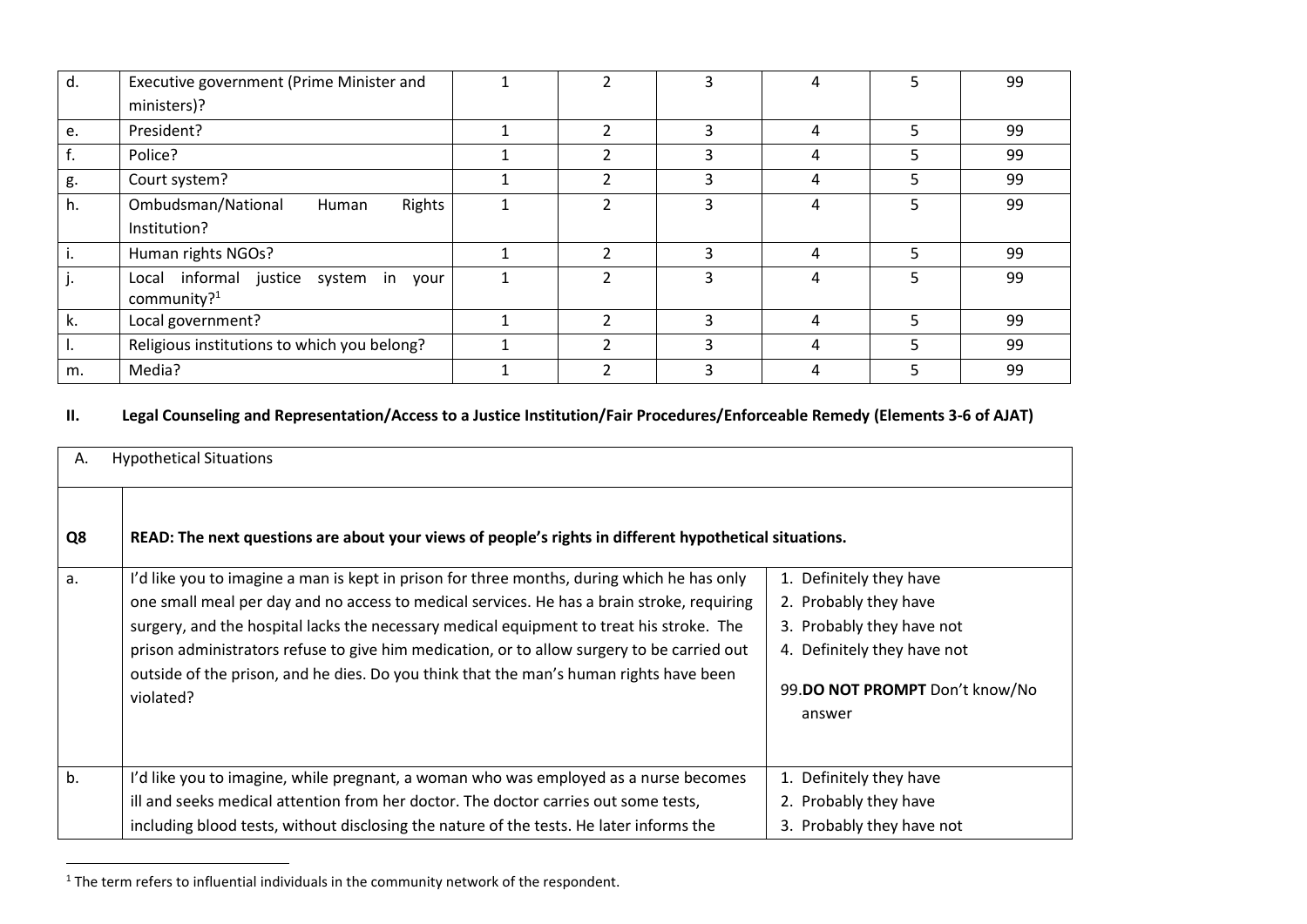|    | woman that she tested positive for Hepatitis C. The woman never consented to testing<br>and received no pre- or post-test counseling. The doctor subsequently fires the woman<br>on the grounds of her Hepatitis C status, explicitly citing concerns that she would infect<br>others. All attempts by the woman to plead with the doctor for her job back fail; there is<br>no severance or compensation paid. The resulting psychological trauma causes the<br>woman to have a miscarriage. Do you think that the woman's human rights have been<br>violated? | 4. Definitely they have not<br>99.DO NOT PROMPT Don't know/No<br>answer                                                                                  |
|----|-----------------------------------------------------------------------------------------------------------------------------------------------------------------------------------------------------------------------------------------------------------------------------------------------------------------------------------------------------------------------------------------------------------------------------------------------------------------------------------------------------------------------------------------------------------------|----------------------------------------------------------------------------------------------------------------------------------------------------------|
| c. | I'd like you to imagine a couple who have a school-aged daughter who is paralyzed and<br>unable to move independently, and also has problems with speech. The couple goes to<br>the school in their village to register their daughter. The school tells the couple that they<br>should not bother to register their daughter because she will not be able to communicate<br>with the other students and would negatively impact the classes. Do you think the girl's<br>human rights have been violated?                                                       | 1. Definitely they have<br>2. Probably they have<br>3. Probably they have not<br>4. Definitely they have not<br>99.DO NOT PROMPT Don't know/No<br>answer |
| d. | I'd like you to imagine a journalist who is actively involved in covering mass<br>demonstrations against the Government's new policy that increases the price of electricity<br>and other utilities. During the demonstrations, the police severely beat those persons in<br>attendance, including the journalist, even though the journalist was wearing press<br>credentials and it was otherwise clear that he was at the demonstrations in his<br>professional capacity. Do you think the journalist's human rights have been violated?                     | 1. Definitely they have<br>2. Probably they have<br>3. Probably they have not<br>4. Definitely they have not<br>99.DO NOT PROMPT Don't know/No<br>answer |

### B. Problem Identification

**[SURVEYOR: Problems to be presented in random order. Note that each respondent is asked the question contained in this section with regards to his or her two most recent problems. However, many respondents will not have experienced any problems or may have experienced only one problem.]**

**[Reference period [18 months] is calculated from the month of interview – e.g. if interview is taking place in October 2017, substitute 'April 2016'.]**

### **[SHOW CALENDAR]**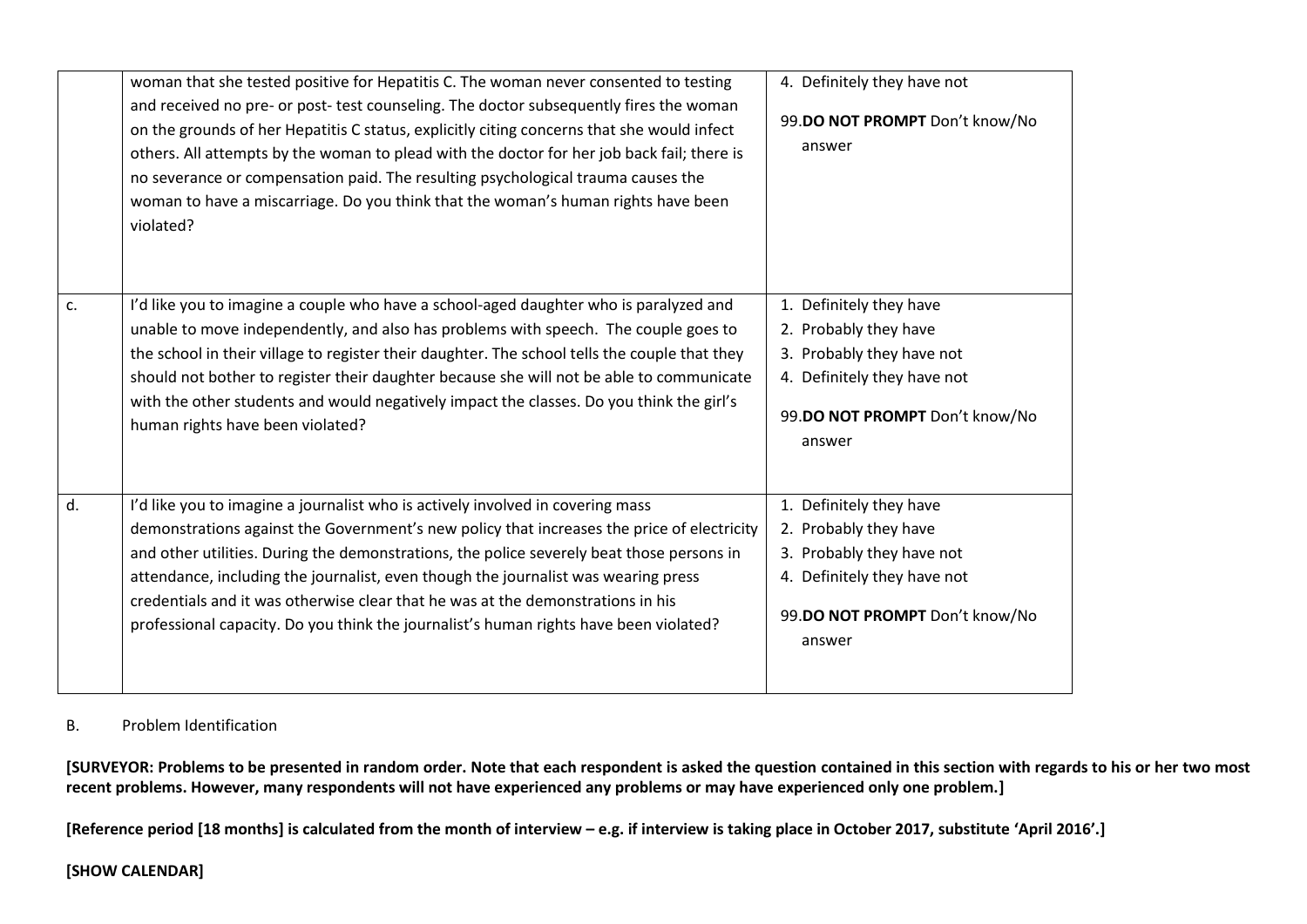**Read: I would now like to ask you about different kinds of problems you or your household might have had. Please only include problems you or a household member has had, not situations where you or a household member helped somebody else with their problem. Some of these problems may be hard to talk about, so we appreciate your courage and honesty.**

**[SURVEYOR: GIVE CALENDAR TO RESPONDENT AND MARK WHERE THE REFERENCE PERIOD BEGINS [18 months ago).** 

| Q9 | Problem      |                                                    |  |
|----|--------------|----------------------------------------------------|--|
|    | <b>Type</b>  |                                                    |  |
|    | Code         |                                                    |  |
|    | A            | Torture or inhumane treatment                      |  |
|    |              |                                                    |  |
|    |              |                                                    |  |
|    | B            | Arrest or detention without any justifiable reason |  |
|    |              |                                                    |  |
|    |              |                                                    |  |
|    | $\mathsf{C}$ | Harassment                                         |  |
|    |              |                                                    |  |
|    |              |                                                    |  |
|    | D            | Corruption, extortion or bribery                   |  |
|    |              |                                                    |  |
|    |              |                                                    |  |
|    | E            | Physical violence or abuse                         |  |
|    |              |                                                    |  |
|    |              |                                                    |  |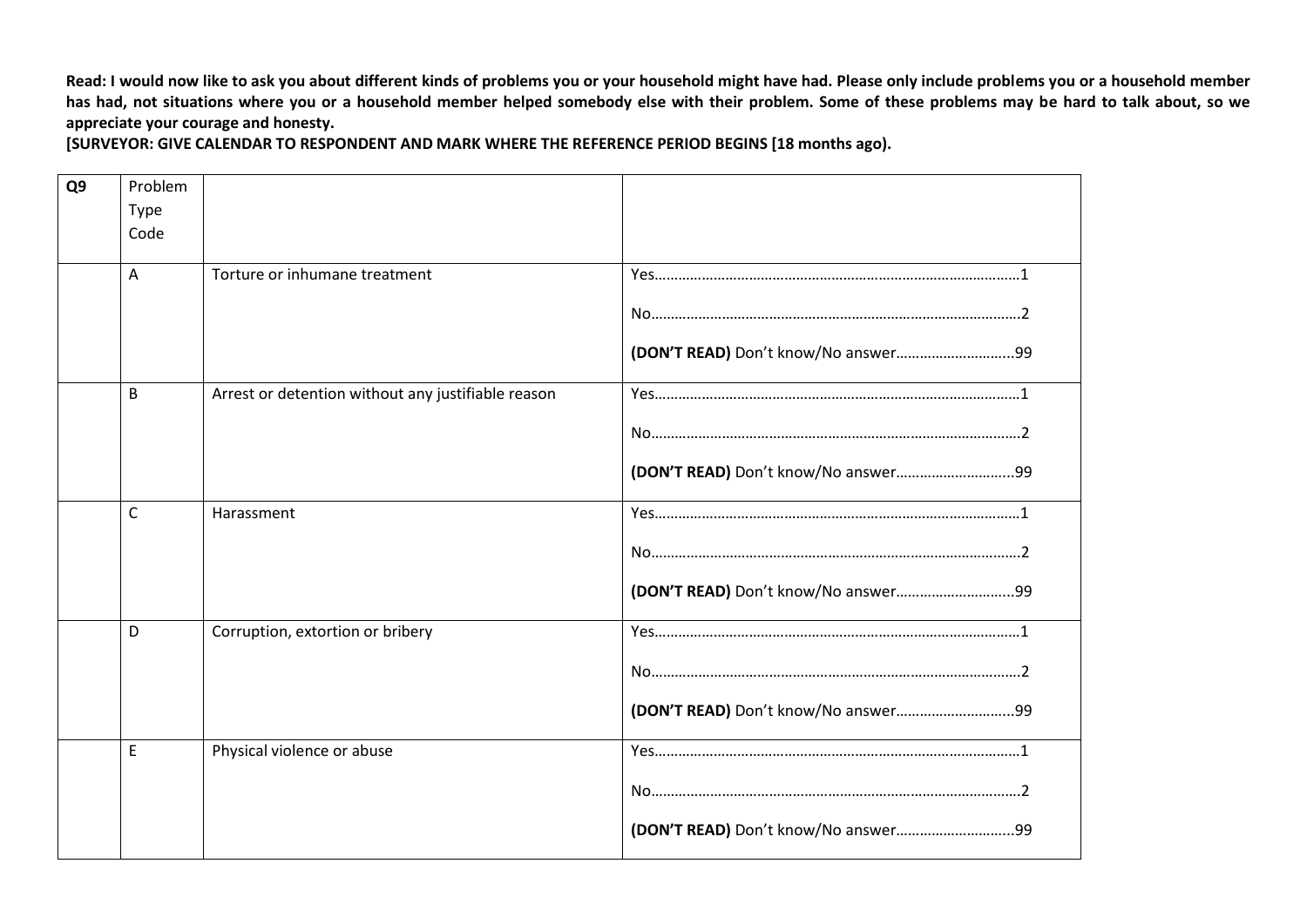| F            | Hate speech or harassment                 |  |
|--------------|-------------------------------------------|--|
|              |                                           |  |
|              |                                           |  |
| G            | Threats of violence, blackmail            |  |
|              |                                           |  |
|              |                                           |  |
| H            | Domestic violence                         |  |
|              |                                           |  |
|              |                                           |  |
|              | Inequality of educational opportunity     |  |
|              |                                           |  |
|              |                                           |  |
| $\mathbf{J}$ | Lack of equal access to social services   |  |
|              |                                           |  |
|              |                                           |  |
| К            | Violence or abuse by a religious group    |  |
|              |                                           |  |
|              |                                           |  |
| L            | Lack of equal opportunities in employment |  |
|              |                                           |  |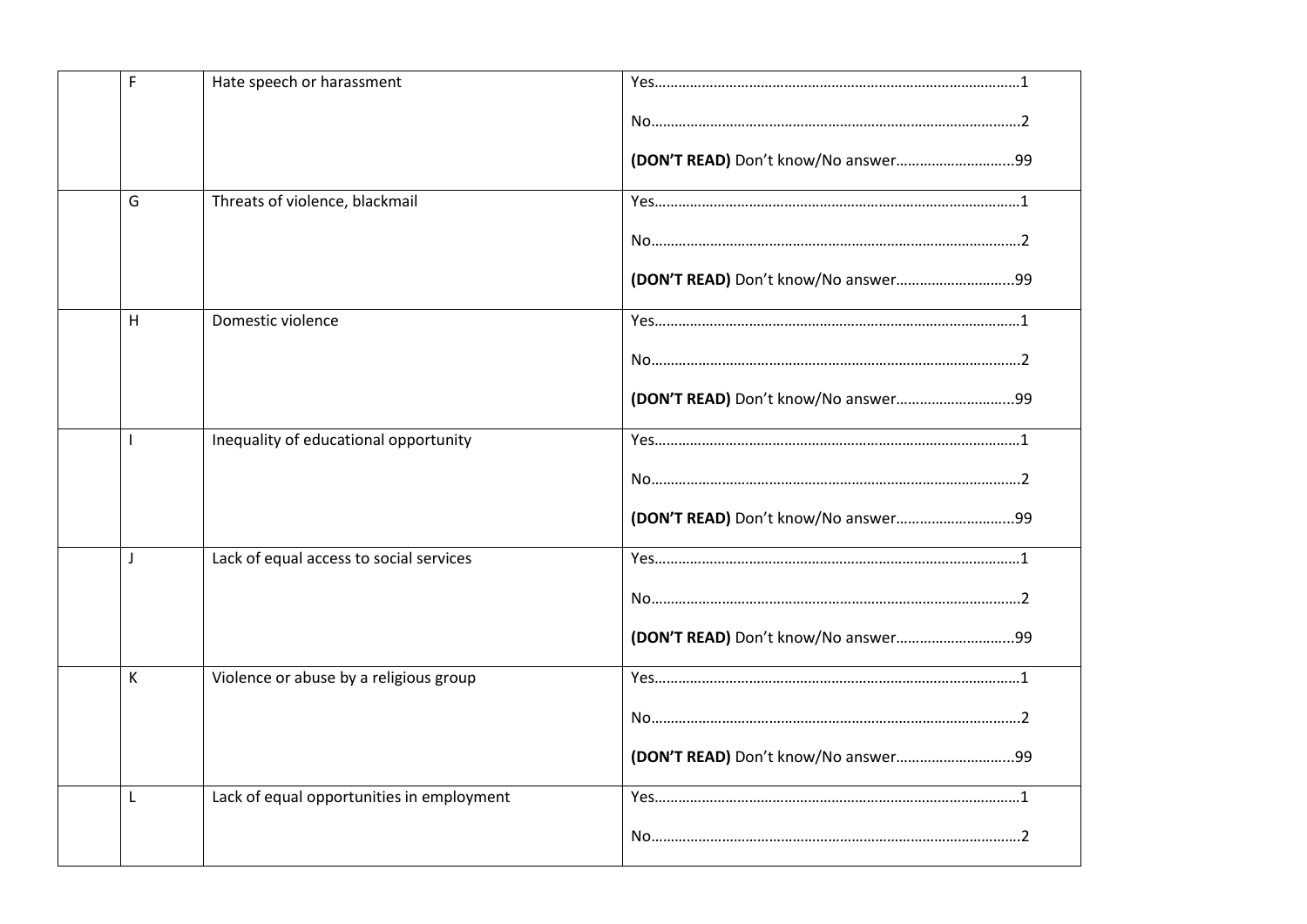|               | M | Restrictions of free movement                                                                         |                                                                                                                                      |
|---------------|---|-------------------------------------------------------------------------------------------------------|--------------------------------------------------------------------------------------------------------------------------------------|
|               |   |                                                                                                       |                                                                                                                                      |
|               |   |                                                                                                       |                                                                                                                                      |
|               | N | Problems obtaining identification cards or birth                                                      |                                                                                                                                      |
|               |   | certificates                                                                                          |                                                                                                                                      |
|               |   |                                                                                                       |                                                                                                                                      |
|               | O | Problems obtaining marriage or divorce certificates                                                   |                                                                                                                                      |
|               |   |                                                                                                       |                                                                                                                                      |
|               |   |                                                                                                       | (DON'T READ) Don't know/No answer99                                                                                                  |
|               | P | Land disputes                                                                                         |                                                                                                                                      |
|               |   |                                                                                                       |                                                                                                                                      |
|               |   |                                                                                                       | (DON'T READ) Don't know/No answer99                                                                                                  |
|               | Q | Other: In the past 18 months, have you or your<br>household had any other problems with other people? | Open Response [Text]                                                                                                                 |
| ask Q10-Q20.] |   |                                                                                                       | [SURVEYOR: If respondent has not experienced any problems, go to Q21. If respondent has experienced one or more problems, proceed to |
| Q10           |   | Do you think you or your household was being targeted/                                                | 1=No, none of these                                                                                                                  |
|               |   | discriminated against on the basis of any of the things on this card?                                 | 2=Being targeted/ discriminated against because of race                                                                              |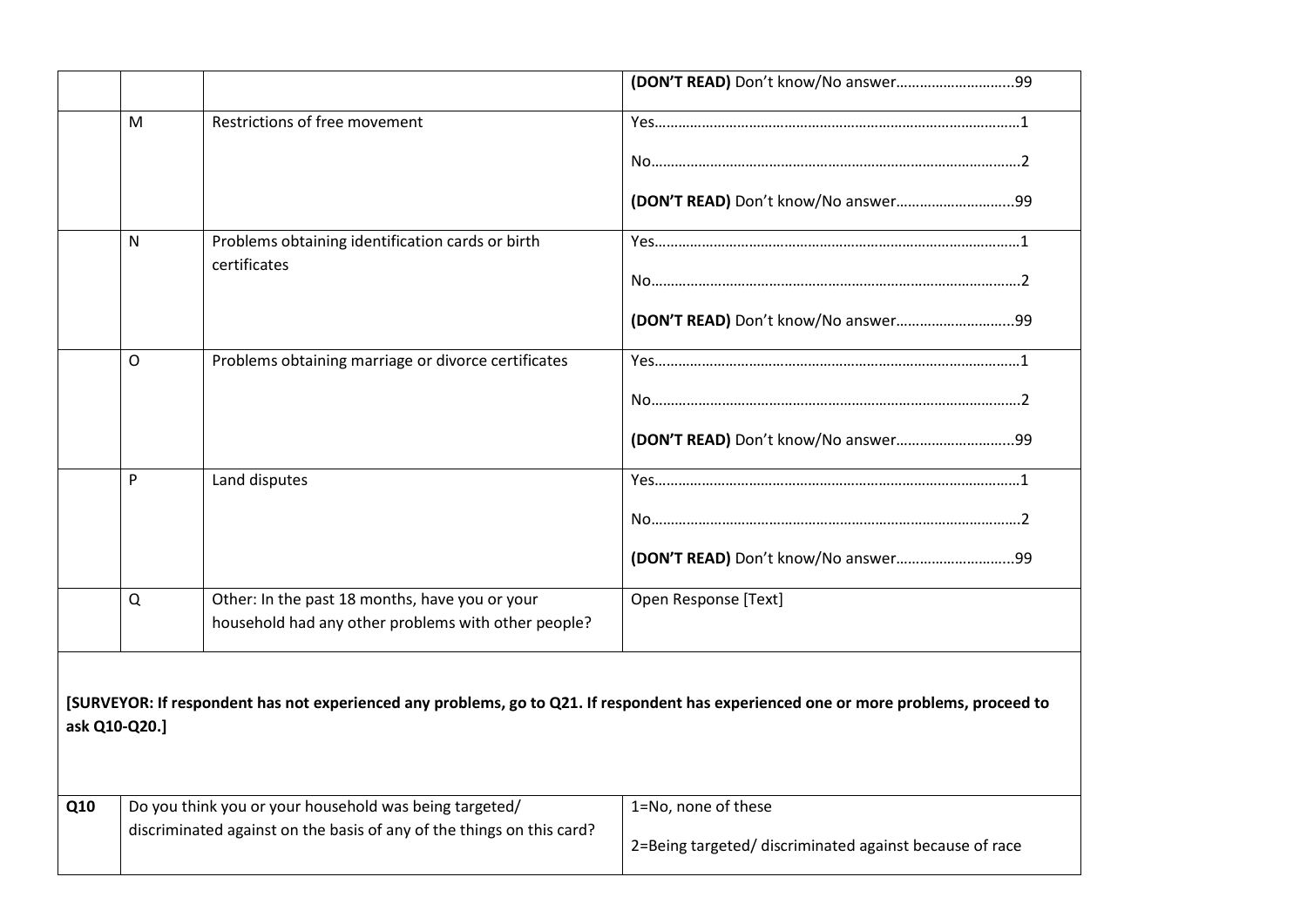|     |                                                                                                                                         | 3=Being targeted/ discriminated against because of gender                                                                                                                                                                                                                                                   |
|-----|-----------------------------------------------------------------------------------------------------------------------------------------|-------------------------------------------------------------------------------------------------------------------------------------------------------------------------------------------------------------------------------------------------------------------------------------------------------------|
|     |                                                                                                                                         | 4=Being targeted/ discriminated against because of sexual<br>orientation<br>5= Being targeted/ discriminated against because of age<br>6=Being targeted/ discriminated against because of religion<br>7=Being targeted/ discriminated against because of disability<br>(DON'T READ) 99=Don't know/No answer |
| Q11 | Of the problems that you or your household experienced, can you                                                                         | Most recent: Nost recent:                                                                                                                                                                                                                                                                                   |
|     | please tell me which of them was the most recent and the second<br>most recent?                                                         | Second most recent:                                                                                                                                                                                                                                                                                         |
|     |                                                                                                                                         | [Enter letter code of dispute type (A-Q)]                                                                                                                                                                                                                                                                   |
|     |                                                                                                                                         | (DON'T READ) Don't know/No answer99                                                                                                                                                                                                                                                                         |
| Q12 | Of the problems that you or your household experienced, can you                                                                         | <b>SURVEYOR: PLEASE ENSURE THE SHOWCARD IS MARKED</b>                                                                                                                                                                                                                                                       |
|     | please rank the importance of each problem, looking at this scale,                                                                      | <b>CLEARLY WITH [MOST RECENT PROBLEM, SECOND MOST</b>                                                                                                                                                                                                                                                       |
|     | where the top bar represents the most serious type of problem you<br>could face and the bottom represents the least serious-please mark | RECENT PROBLEM] WRITTEN NEXT TO THE SCALE.                                                                                                                                                                                                                                                                  |
|     | where on the scale you would place the [most recent problem,                                                                            |                                                                                                                                                                                                                                                                                                             |
|     | second most recent problem]. Two problems are already placed on                                                                         |                                                                                                                                                                                                                                                                                                             |
|     | the scale as reference points. You can put the mark anywhere on the                                                                     |                                                                                                                                                                                                                                                                                                             |
|     | line, including above or below the problems already on the card.                                                                        |                                                                                                                                                                                                                                                                                                             |
|     |                                                                                                                                         |                                                                                                                                                                                                                                                                                                             |
|     |                                                                                                                                         |                                                                                                                                                                                                                                                                                                             |
|     |                                                                                                                                         |                                                                                                                                                                                                                                                                                                             |
| Q13 | Concerning the MOST RELEVANT/SERIOUS problem on the scale by                                                                            | 1= Your family                                                                                                                                                                                                                                                                                              |
|     | your or your household, who was the problem with?                                                                                       | 2= Another family                                                                                                                                                                                                                                                                                           |
|     |                                                                                                                                         |                                                                                                                                                                                                                                                                                                             |
|     |                                                                                                                                         |                                                                                                                                                                                                                                                                                                             |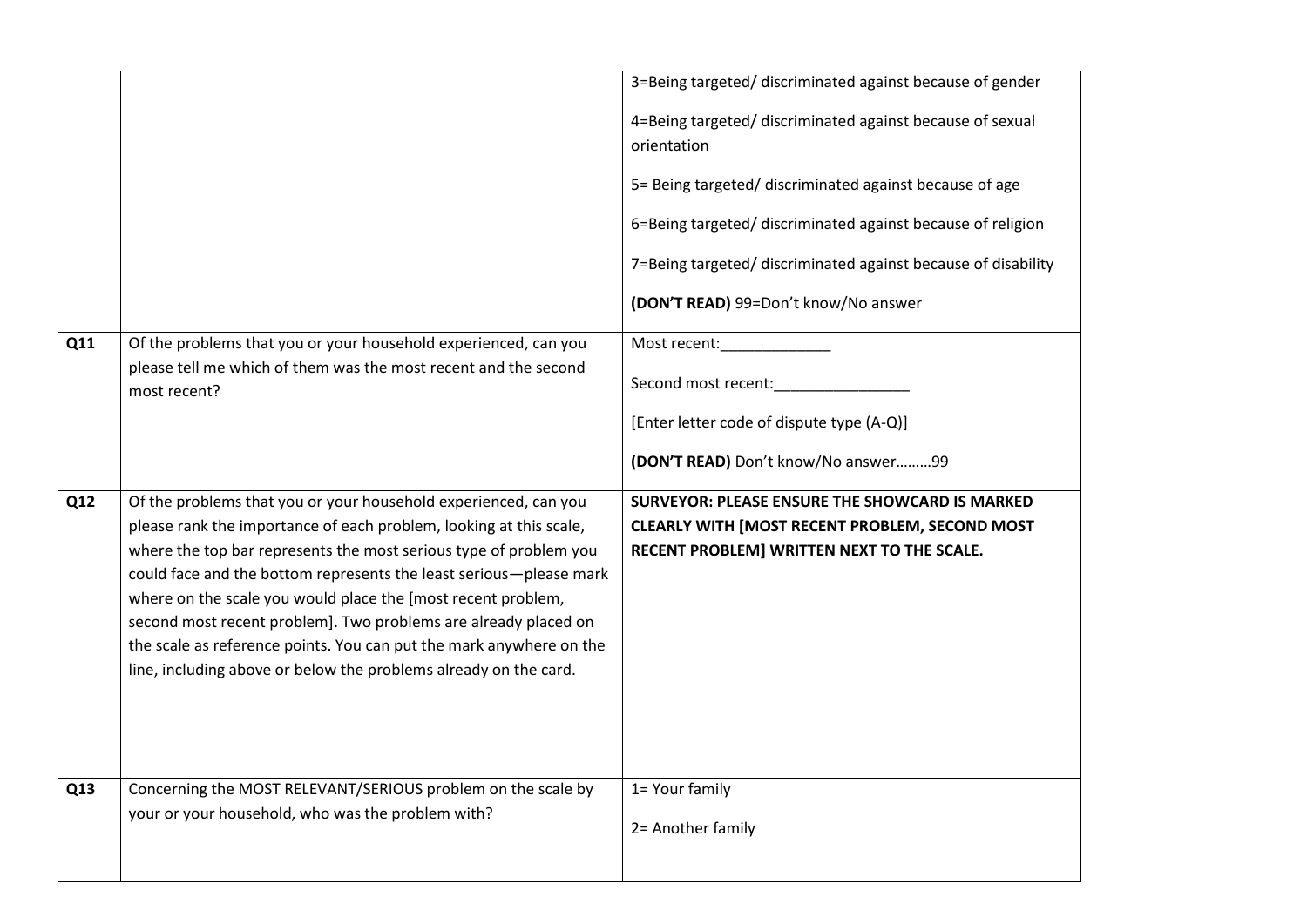|     | [SURVEYOR: DO NOT READ OUT OPTIONS. ALLOW RESPONDENT TO                                                                                          | 3= A neighbor                                  |
|-----|--------------------------------------------------------------------------------------------------------------------------------------------------|------------------------------------------------|
|     | <b>ANSWER FREELY. MARK A SINGLE ANSWER]</b>                                                                                                      | 4= A government official                       |
|     |                                                                                                                                                  | 5= A company                                   |
|     |                                                                                                                                                  | 6= The police                                  |
|     |                                                                                                                                                  | 7= The local government                        |
|     |                                                                                                                                                  | 8= The national government                     |
|     |                                                                                                                                                  | 9= Other                                       |
|     |                                                                                                                                                  | 99= Don't know/No answer                       |
| Q14 | While the problem was occurring, did you or anyone in your                                                                                       |                                                |
|     | household receive legal advice or legal help from another person or<br>group, for example, a community opinion-maker <sup>2</sup> , an attorney? |                                                |
|     |                                                                                                                                                  | (DON'T READ) Don't know/No answer99(GO TO Q17) |
| Q15 | From whom did you receive the help?                                                                                                              | 1= A family member of a friend                 |
|     |                                                                                                                                                  | 2= A local religious leader                    |
|     | [SURVEYOR: DO NOT READ OUT OPTIONS. ALLOW RESPONDENT TO                                                                                          | 3= A local community opinion-maker             |
|     | ANSWER FREELY. MARK ALL MENTIONED ANSWERS]                                                                                                       | 4= A private attorney or law firm              |
|     |                                                                                                                                                  | 5= A government legal aid office               |
|     |                                                                                                                                                  | 6= A human rights organization                 |
|     |                                                                                                                                                  | 7= Other organization                          |
|     |                                                                                                                                                  |                                                |

extingulative managem and the match of the community opinion-<br>2 "Community opinion-maker" is referred to a broad range of individuals possessing formal or informal power in a local community, having influence in the refere respondent. This varies from community to community.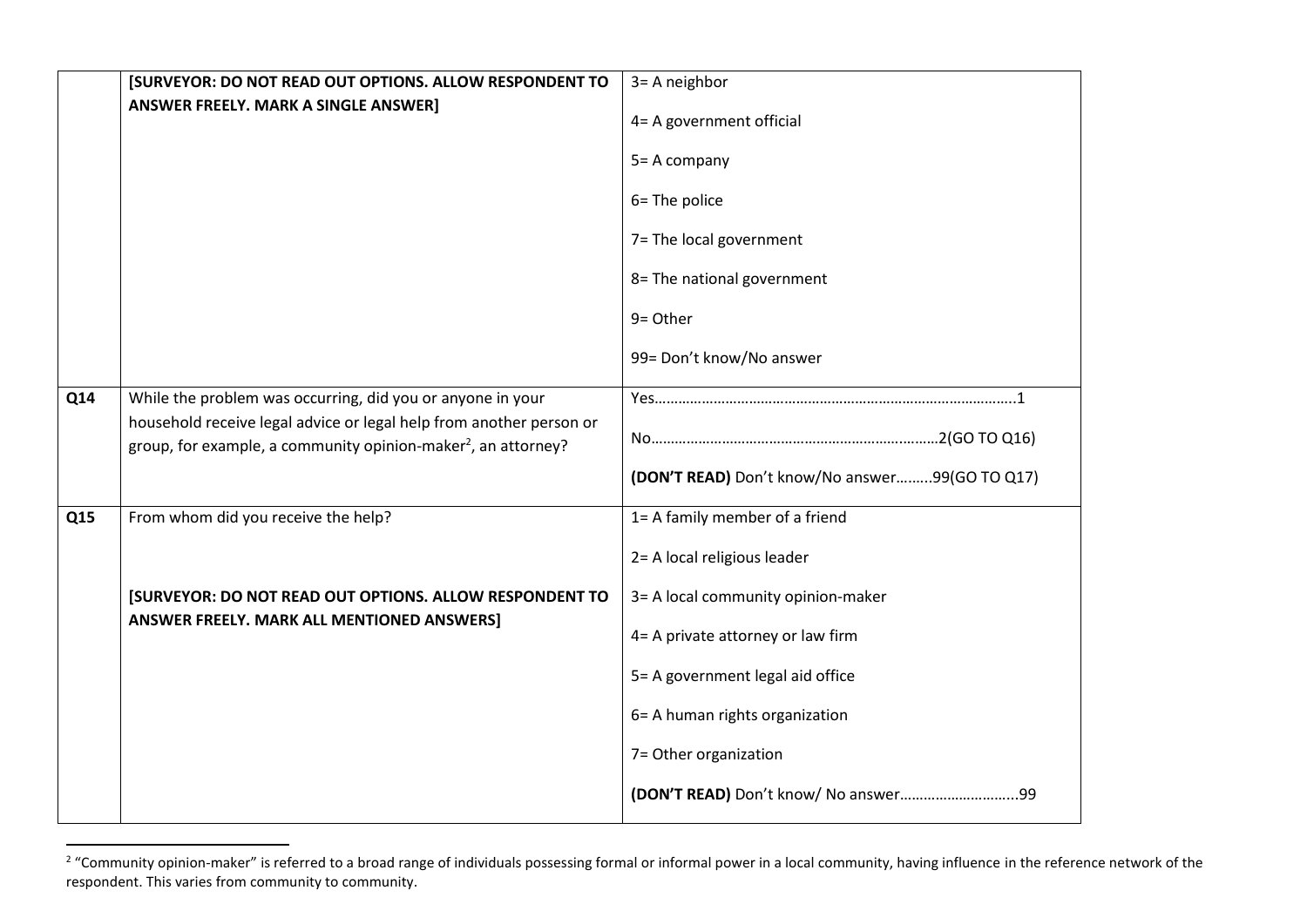| Q16 | Why didn't you attempt to get legal advice or legal help?                | 1=I did not think I needed advice or legal help                     |
|-----|--------------------------------------------------------------------------|---------------------------------------------------------------------|
|     |                                                                          | 2=I did not know who to call                                        |
|     | [SURVEYOR: DO NOT READ OUT OPTIONS. ALLOW RESPONDENT TO                  | 3=I did not think that I could afford a legal assistant or a lawyer |
|     | <b>ANSWER FREELY. MARK ALL MENTIONED ANSWERS]</b>                        | 4=I do not trust legal assistants or lawyers                        |
|     |                                                                          | 5=Lawyers and legal aid offices are ineffective                     |
|     |                                                                          | 6=Other (specify)                                                   |
|     |                                                                          | If "Other" is selected, specify:                                    |
|     |                                                                          |                                                                     |
|     |                                                                          |                                                                     |
| Q17 | Did any of the parties resort to threats or physical violence during the |                                                                     |
|     | problem or in the process of settling the problem?                       |                                                                     |
|     |                                                                          |                                                                     |
|     |                                                                          |                                                                     |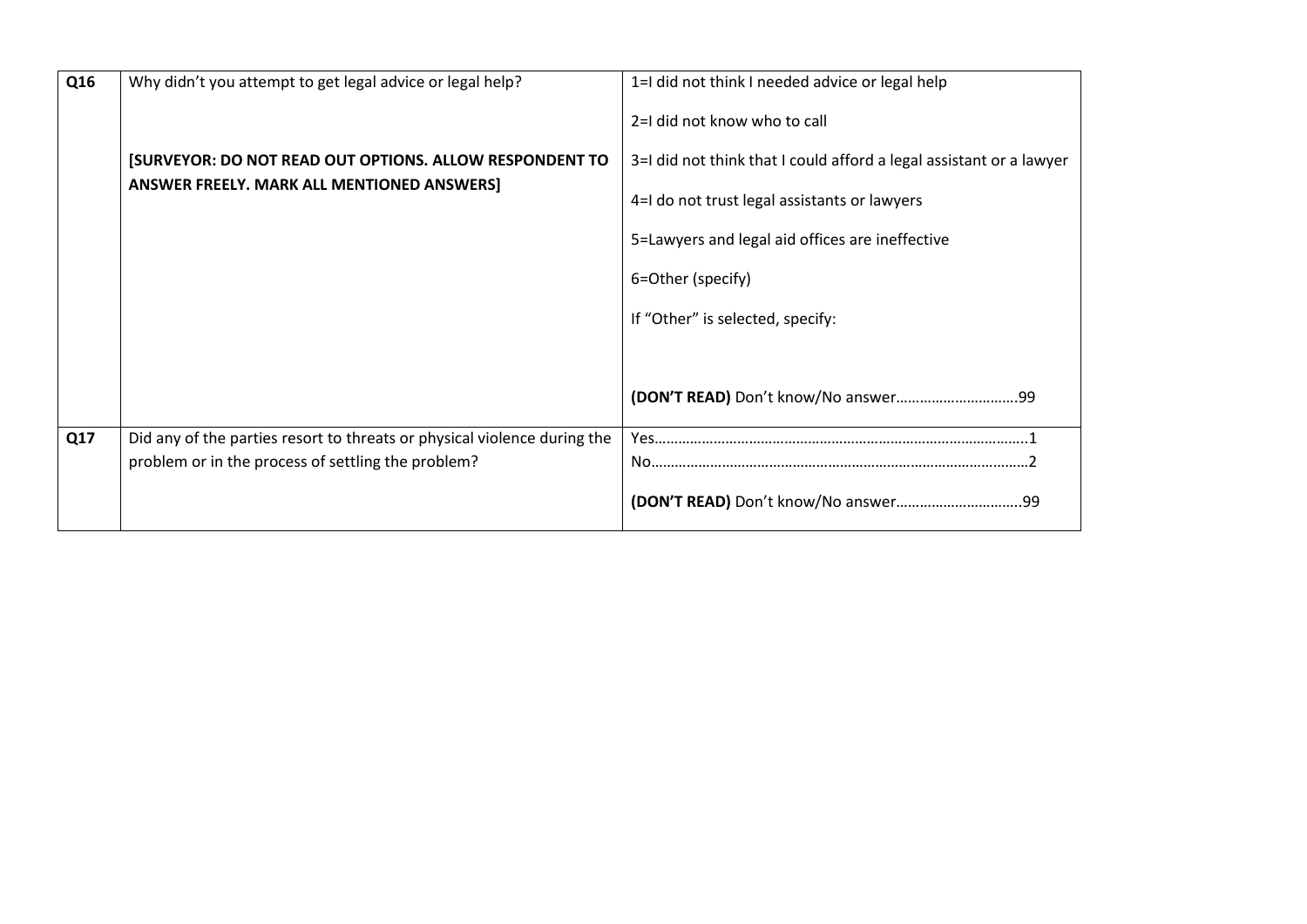**SURVEYOR, read: Now, I am going to ask you some questions about how you or other members of your household resolved the problem that you indicated as the second most recent one.**

| Q18 | Did you (or the person in your household go to a person, group or                                            |                                                                                    |
|-----|--------------------------------------------------------------------------------------------------------------|------------------------------------------------------------------------------------|
|     | institution to look for a resolution to your problem?                                                        |                                                                                    |
|     |                                                                                                              | (DON'T READ) Don't know/No answer99(GO TO Q20e)                                    |
| Q19 | Why didn't you or other members of your household go to another                                              | 1=A peaceful resolution was reached by the two parties                             |
|     | person, group, or institution to look for a resolution to your<br>problem?                                   | 2=I caused the problem/I thought the other person was right                        |
|     | <b>[SURVEYOR: DO NOT READ OUT OPTIONS. ALLOW RESPONDENT</b><br>TO ANSWER FREELY. MARK ALL MENTIONED ANSWERS] | 3= Not important enough/No material loss or damage took<br>place                   |
|     |                                                                                                              | 4=It would only waste time/ It would be useless anyway (sense<br>of powerlessness) |
|     | [SURVEYOR: GO TO Q21]                                                                                        | 5=It would only waste time/ It would be useless anyway                             |
|     |                                                                                                              | because I know my rights and understand my options, and feel                       |
|     |                                                                                                              | confident that it wouldn't be worth the trouble (sense of                          |
|     |                                                                                                              | empowerment)                                                                       |
|     |                                                                                                              | 6=Did not have evidence                                                            |
|     |                                                                                                              | 7=Did not know what to do or where to go                                           |
|     |                                                                                                              | 8=The person who could assist was too far                                          |
|     |                                                                                                              | 9=It would cost too much                                                           |
|     |                                                                                                              | 10=Afraid it would result in violence                                              |
|     |                                                                                                              | 11=The other party is much more powerful than we are/No                            |
|     |                                                                                                              | chance of winning                                                                  |
|     |                                                                                                              | 12=It would create problems for my family                                          |
|     |                                                                                                              | 13=It would damage the relationship with the other party                           |
|     |                                                                                                              | 14=It was a private family matter                                                  |
|     |                                                                                                              | 15=Other                                                                           |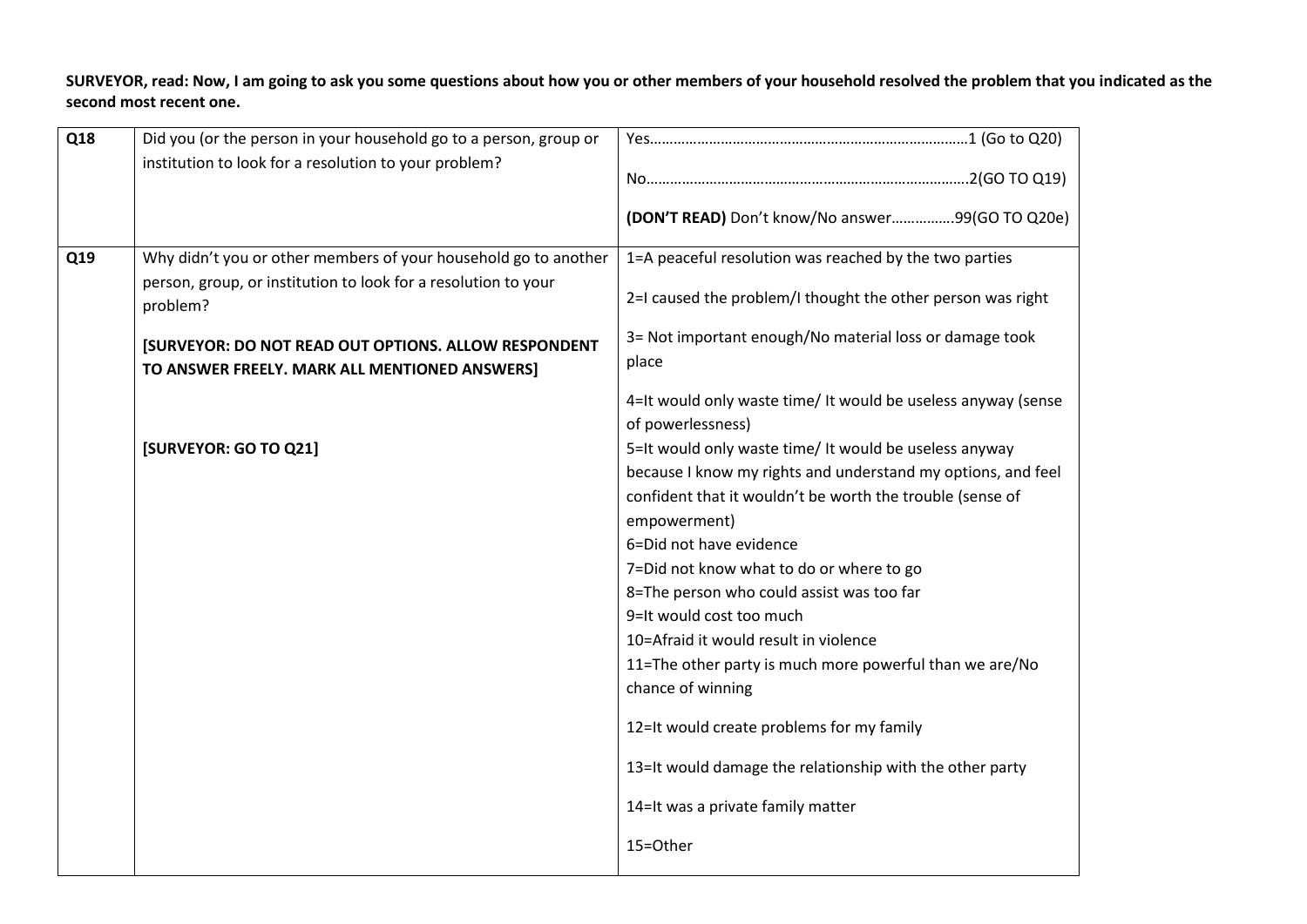|  | If "Other" is selected, specify: |
|--|----------------------------------|
|  |                                  |
|  | <b>[SURVEYOR: GO TO Q21]</b>     |
|  |                                  |

| <b>Q20</b> |                                                        |                                                                                   |
|------------|--------------------------------------------------------|-----------------------------------------------------------------------------------|
|            |                                                        |                                                                                   |
| a.         | Where was the problem taken?                           | 1=To a court                                                                      |
|            |                                                        | 2=To commercial arbitration                                                       |
|            |                                                        | 3= To a community opinion-maker                                                   |
|            |                                                        | 4=To the police                                                                   |
|            |                                                        | 5=To a government body                                                            |
|            |                                                        | 6=To a human rights organization or a non-profit                                  |
|            |                                                        | 7=To a third-party (family, friend, local leader) for mediation or<br>negotiation |
|            |                                                        | 8=To a religious institution to which you belong                                  |
|            |                                                        | 9=To the national human rights institution/ the Ombudsman                         |
|            |                                                        | 10=Other                                                                          |
|            |                                                        | 99=Don't know/No answer                                                           |
| b.         | Who chose to take the problem to this person, group or | 1=You or your household                                                           |
|            | institution?                                           | 2=The other party                                                                 |
|            |                                                        | 3=Both                                                                            |
|            |                                                        | 99=(Don't Read) Don't know/No answer                                              |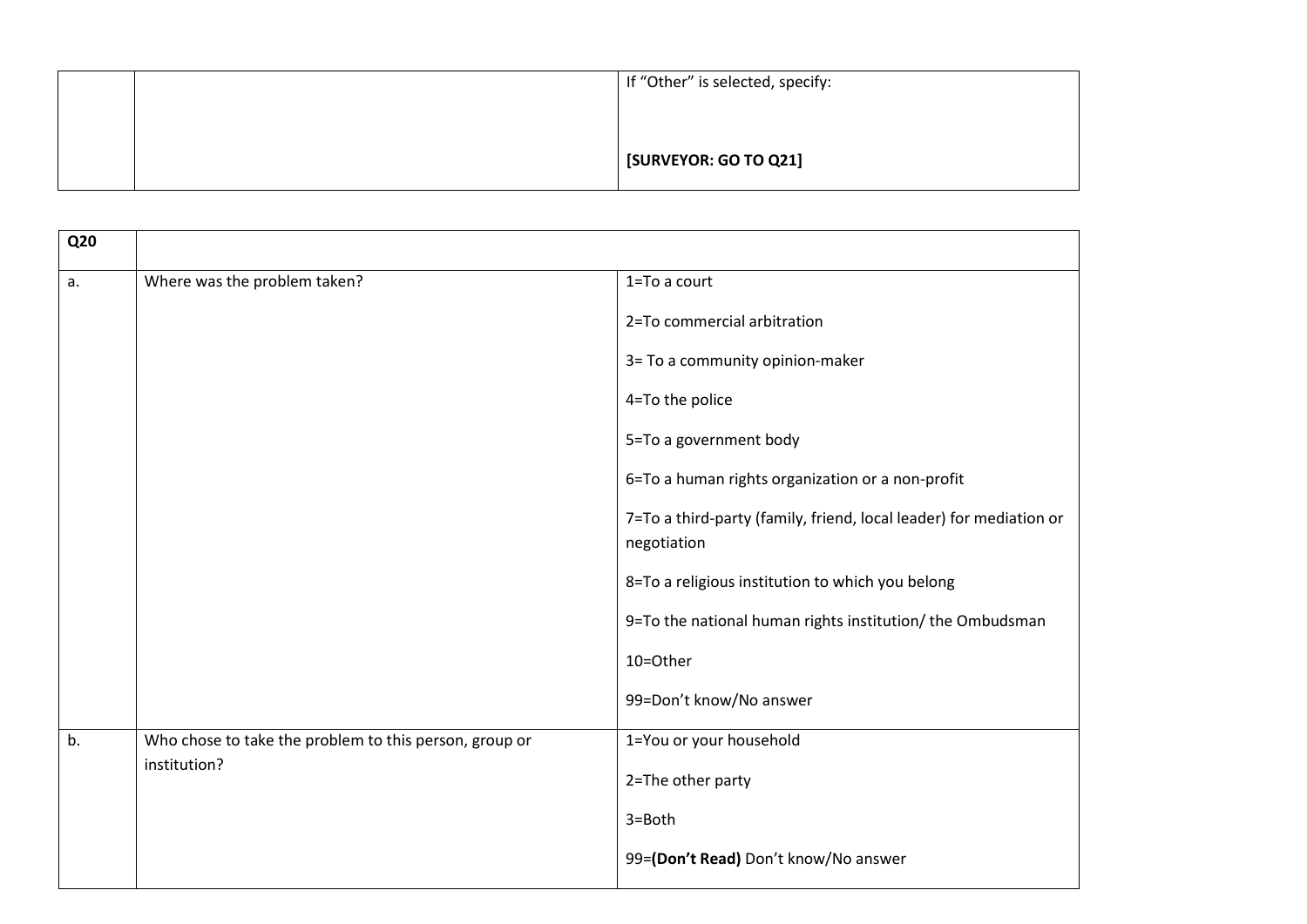| c. | What was the main reason why you or someone in your household                                      | $1 = Cost$                                                   |
|----|----------------------------------------------------------------------------------------------------|--------------------------------------------------------------|
|    | decided to go to this particular person, group, or institution<br>instead of going somewhere else? | 2=Person/group/institution has community respect             |
|    |                                                                                                    | 3= Person/group/institution has skills/knowledge             |
|    | [SURVEYOR: DO NOT READ OUT OPTIONS. ALLOW RESPONDENT                                               | 4= Person/group/institution is impartial                     |
|    | TO ANSWER FREELY. MARK A SINGLE ANSWER]                                                            | 5= Person/group/institution is very prompt                   |
|    |                                                                                                    | 6=Would cause least disruption to life                       |
|    |                                                                                                    | 7= Person/group/institution is familiar to me                |
|    |                                                                                                    | 8=Everybody goes to this person/group/institution            |
|    |                                                                                                    | 9=They have responsibility/authority                         |
|    |                                                                                                    | 10=I am most comfortable with this person/group/ institution |
|    |                                                                                                    | 99=(Don't Read) Don't know/No answer                         |
| d. | What was the one main outcome that you hoped to achieve from                                       | 1=A fair application of the law to my problem                |
|    | this person, group, or institution?                                                                | 2=Revenge                                                    |
|    |                                                                                                    | 3=Apology                                                    |
|    | [SURVEYOR: DO NOT READ OUT OPTIONS. ALLOW RESPONDENT<br>TO ANSWER FREELY. MARK A SINGLE ANSWER]    | 4=Monetary compensation                                      |
|    |                                                                                                    | 5=Other                                                      |
|    |                                                                                                    | 99=Don't know/No answer                                      |
| e. | Was the resolution process conducted in your preferred language?                                   |                                                              |
|    |                                                                                                    |                                                              |
|    |                                                                                                    |                                                              |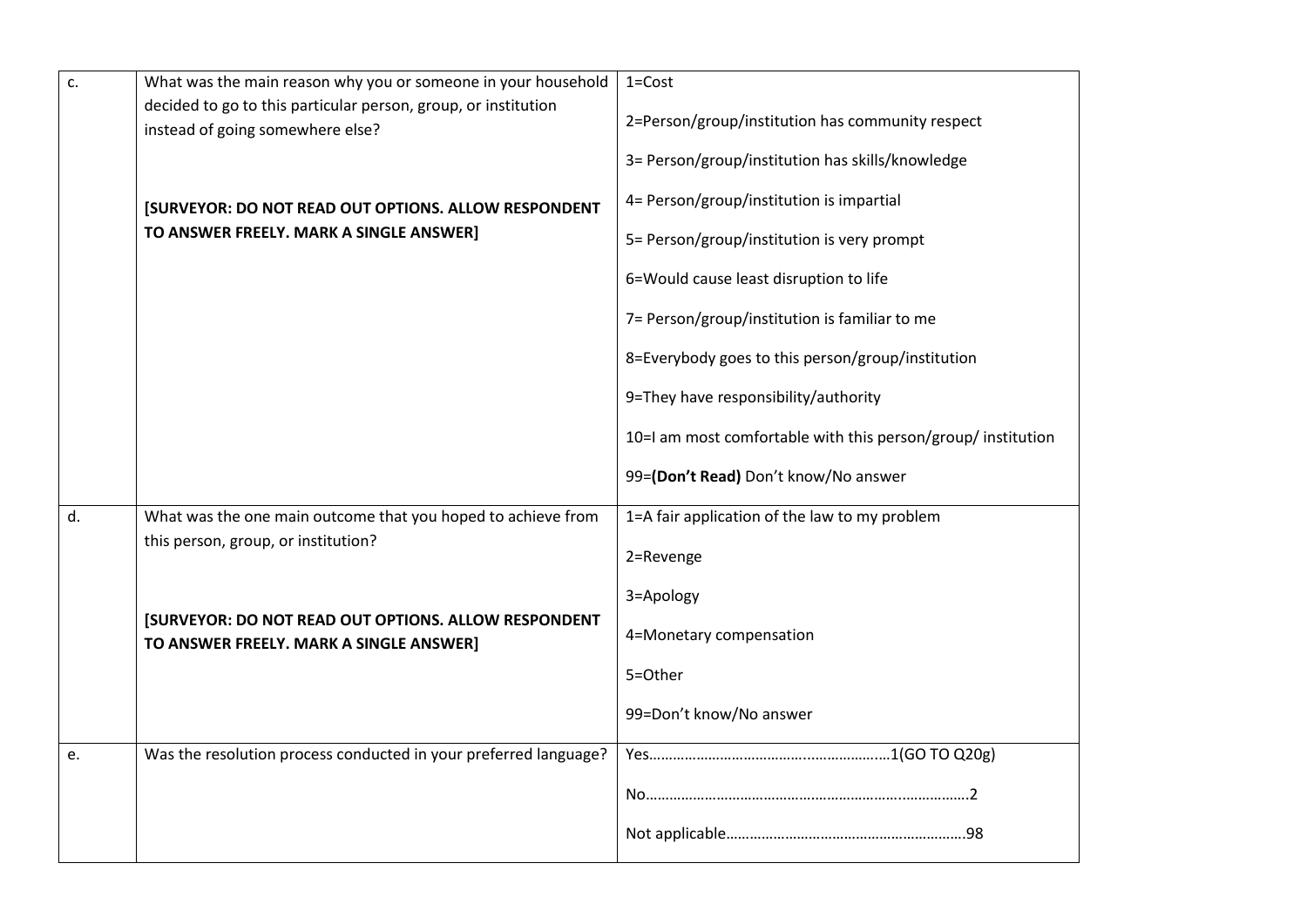|    |                                                                 | (DON'T READ) Don't know/No answer99             |
|----|-----------------------------------------------------------------|-------------------------------------------------|
| f. | Did you have access to an interpreter?                          |                                                 |
|    |                                                                 |                                                 |
|    |                                                                 |                                                 |
|    |                                                                 | (DON'T READ) Don't know/No answer99             |
| g. | Did this institution come to a resolution for the problem?      |                                                 |
|    |                                                                 |                                                 |
|    |                                                                 | (DON'T READ) Don't know/No answer99(GO TO Q20I) |
| h. | How long did it take between taking the problem to this person, |                                                 |
|    | group, or institution and finding a resolution?                 | Between one month and one year2                 |
|    |                                                                 | Between one and one-and-a-half years3           |
|    |                                                                 | (DON'T READ) Don't know/No answer99             |
| i. | Did you comply with this resolution?                            |                                                 |
|    |                                                                 |                                                 |
|    |                                                                 |                                                 |
|    |                                                                 | (DON'T READ) Don't know/No answer99             |
|    | Did the other party comply with this resolution?                |                                                 |
|    |                                                                 |                                                 |
|    |                                                                 |                                                 |
|    |                                                                 | (DON'T READ) Don't know/No answer99             |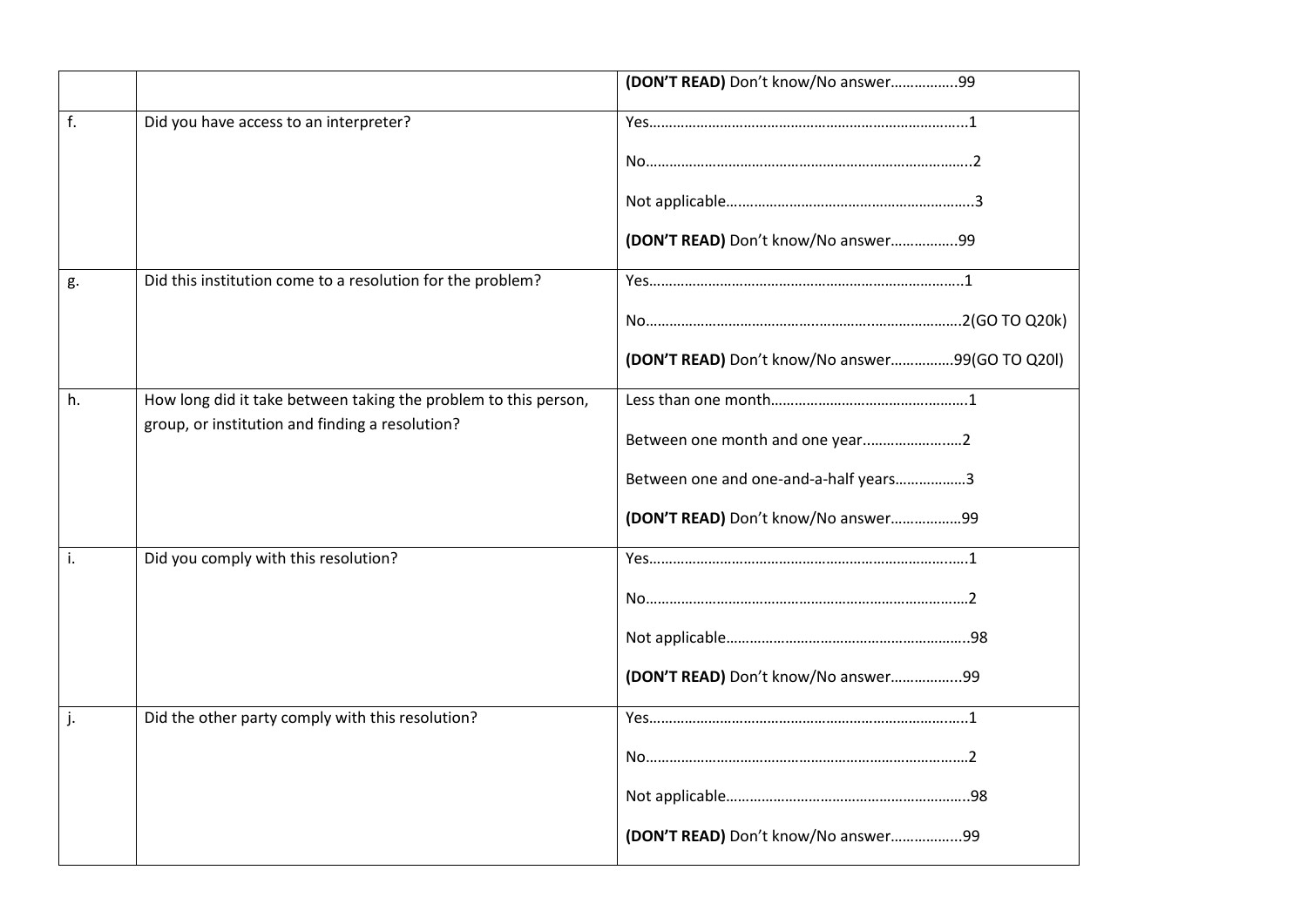| k. | Do you think that this resolution was fair?                                       |                                     |
|----|-----------------------------------------------------------------------------------|-------------------------------------|
|    |                                                                                   |                                     |
|    |                                                                                   | (DON'T READ) Don't know/No answer99 |
| I. | Regardless of the resolution, do you think that the process was<br>fair?          |                                     |
|    |                                                                                   |                                     |
|    |                                                                                   | (DON'T READ) Don't know/No answer99 |
| m. | After the resolution was reached, did you have another problem                    |                                     |
|    | with the same party?                                                              |                                     |
|    |                                                                                   | (DON'T READ) Don't know/No answer99 |
| n. | During the process were you asked to pay a bribe?                                 |                                     |
|    |                                                                                   |                                     |
|    |                                                                                   | (DON'T READ) Don't know/No answer99 |
| 0. | In total, how much money (if anything) did your household spend<br>on legal fees? | <b>I LOCAL CURRENCY</b>             |
|    |                                                                                   | [Surveyor: If nothing, write "0"]   |
| p. | Do you think that the process was slow or fast?                                   |                                     |
|    |                                                                                   |                                     |
|    |                                                                                   | (DON'T READ) Don't know/No answer99 |
| q. | Do you think that the process was expensive or cheap?                             |                                     |
|    |                                                                                   |                                     |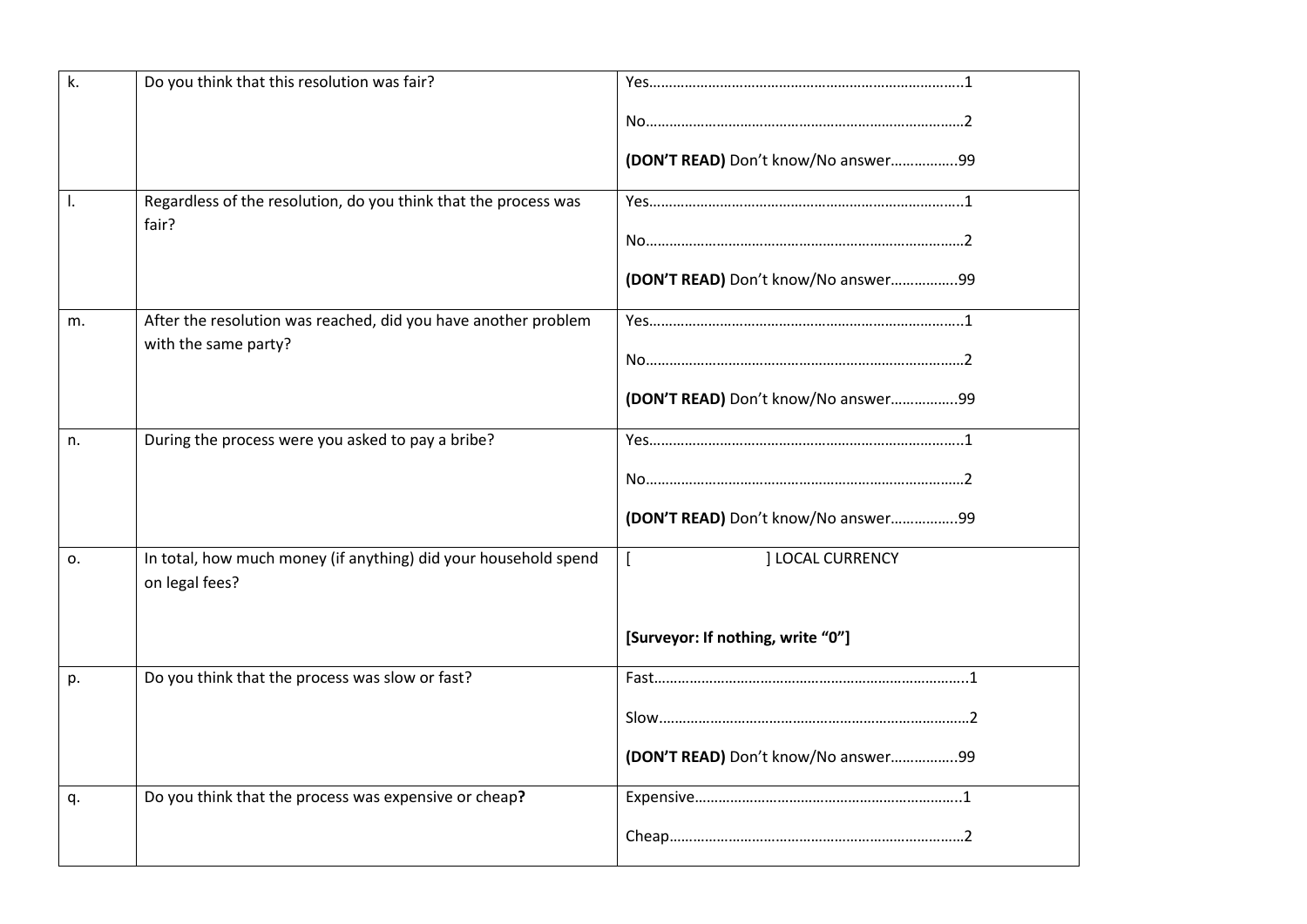|     |                                                                                                                                                                                                                                               | (DON'T READ) Don't know/No answer99                                                                                                                                                                                                                  |
|-----|-----------------------------------------------------------------------------------------------------------------------------------------------------------------------------------------------------------------------------------------------|------------------------------------------------------------------------------------------------------------------------------------------------------------------------------------------------------------------------------------------------------|
| r.  | In addition to this person, group, or institution, did someone in<br>your household, or the other party, take the problem somewhere<br>else? For example, to look for a different outcome, appeal the<br>decision, or find a faster solution? | (DON'T READ) Don't know/No answer99                                                                                                                                                                                                                  |
| Q21 | [SURVEYOR: If respondent has not had any problems or respondent did not take his or her problem anywhere, ask the following<br>questions based on one of four hypothetical situations that are randomly assigned.]                            |                                                                                                                                                                                                                                                      |
|     | READ: I'd like you to remember the hypothetical situation [about the man in prison, pregnant woman, daughter with a disability,<br>journalist), and imagine what you would do if you were in that situation.                                  |                                                                                                                                                                                                                                                      |
| a.  | Would you go to a person, group or institution to look for a<br>resolution to your problem?                                                                                                                                                   | (DON'T READ) Don't know/No answer99(END)                                                                                                                                                                                                             |
| b.  | Where would you take the problem?                                                                                                                                                                                                             | 1=To a court<br>2=To commercial arbitration<br>3=To a community opinion-maker<br>4=To the police<br>5=To a government body<br>6=To a human rights organization or a non-profit<br>7=To a third-party (family, friend, local leader) for mediation or |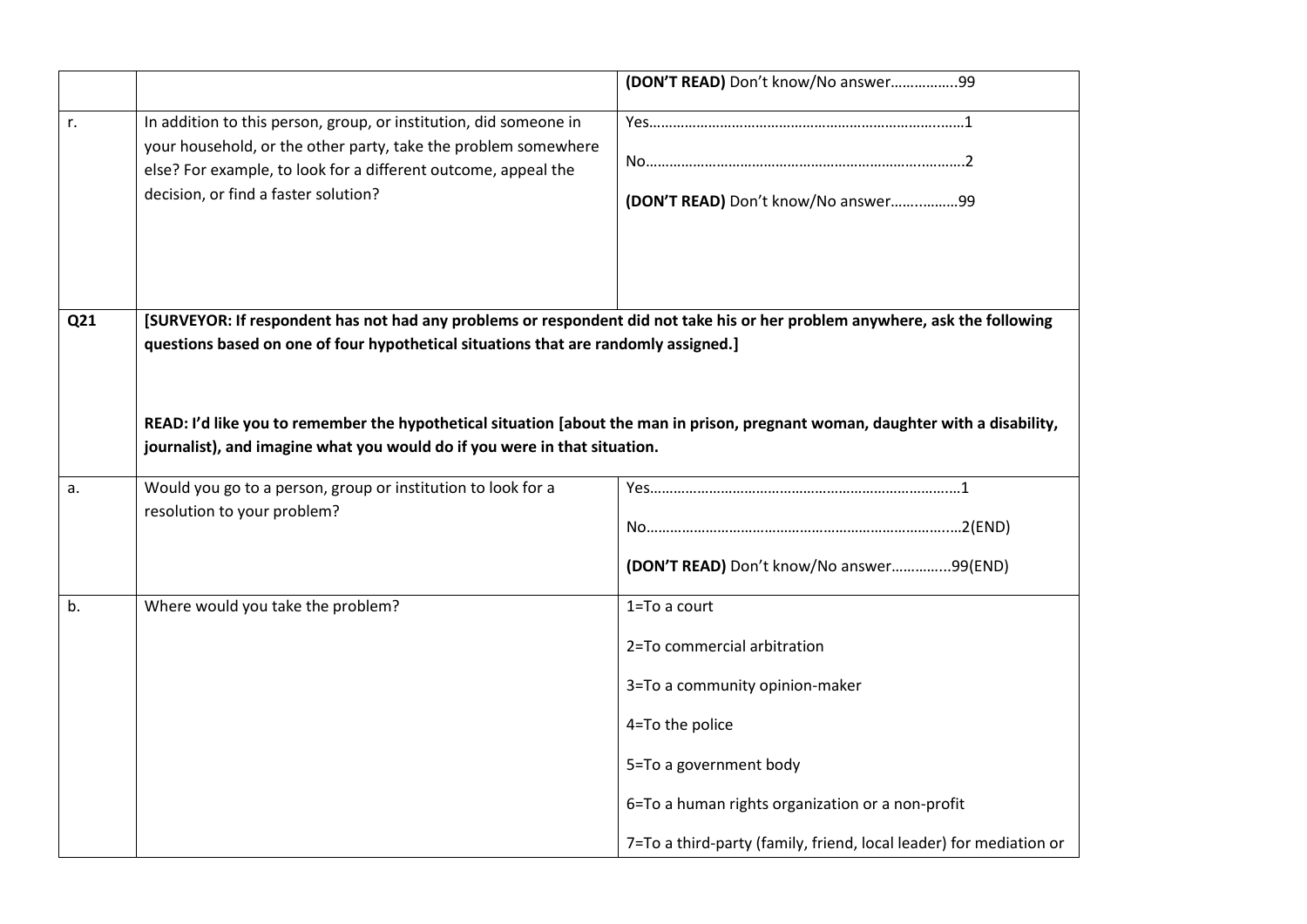|    |                                                                                                                          | negotiation                                               |
|----|--------------------------------------------------------------------------------------------------------------------------|-----------------------------------------------------------|
|    |                                                                                                                          |                                                           |
|    |                                                                                                                          | 8=To a religious institution to which you belong          |
|    |                                                                                                                          | 9=To the national human rights institution/ the Ombudsman |
|    |                                                                                                                          | 10=Other                                                  |
| c. | Do you think that the resolution would be fair?                                                                          |                                                           |
|    |                                                                                                                          |                                                           |
|    |                                                                                                                          | (DON'T READ) Don't know/No answer99                       |
| d. | Do you think that, during the process, you would be asked to pay a                                                       |                                                           |
|    | bribe?                                                                                                                   |                                                           |
|    |                                                                                                                          | (DON'T READ) Don't know/No answer99                       |
| e. | Do you think that the process would be fast or slow?                                                                     |                                                           |
|    |                                                                                                                          |                                                           |
|    |                                                                                                                          | (DON'T READ) Don't know/No answer99                       |
| f. | Do you think the process would be expensive or cheap?                                                                    |                                                           |
|    |                                                                                                                          |                                                           |
|    |                                                                                                                          | (DON'T READ) Don't know/No answer99                       |
| g. | In addition to this person, group, or institution, would you take the                                                    |                                                           |
|    | problem somewhere else? For example, to look for a different<br>outcome, appeal the decision, or find a faster solution? |                                                           |
|    |                                                                                                                          | (DON'T READ) Don't know/No answer99                       |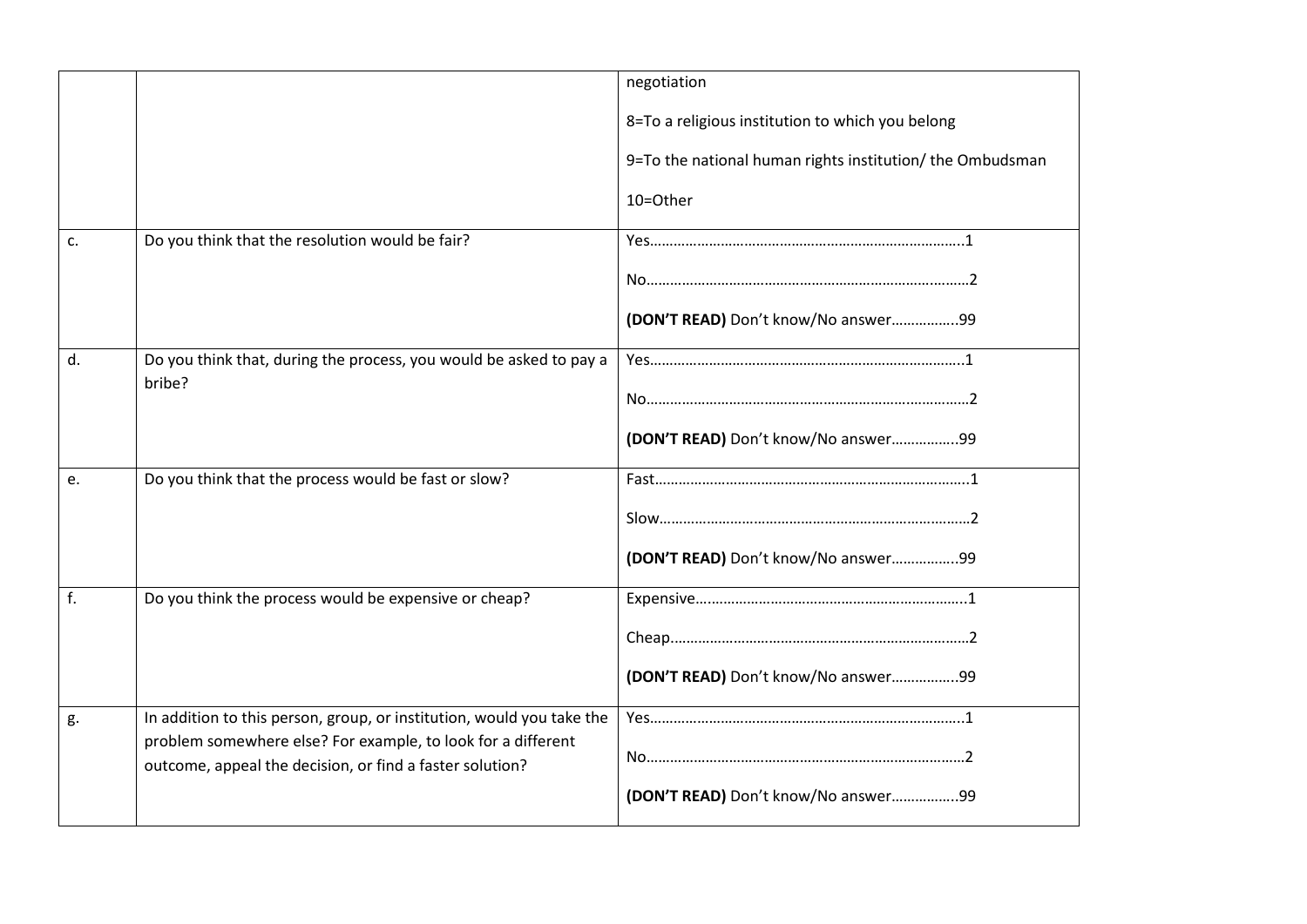*Part 4. Social and Demographic Profile of the Respondent*

### **4.1 Gender**

| Male   |
|--------|
| Female |

**4.2. Age**

\_\_\_\_\_\_\_\_

**4.3. What is the highest level of education you have received?**

| 0 | Have not attended primary school |
|---|----------------------------------|
| 1 | Primary (complete or incomplete) |
| 2 | Secondary (incomplete)           |
| 3 | Secondary(complete)              |
| 4 | Vocational                       |
| 5 | Higher education (incomplete)    |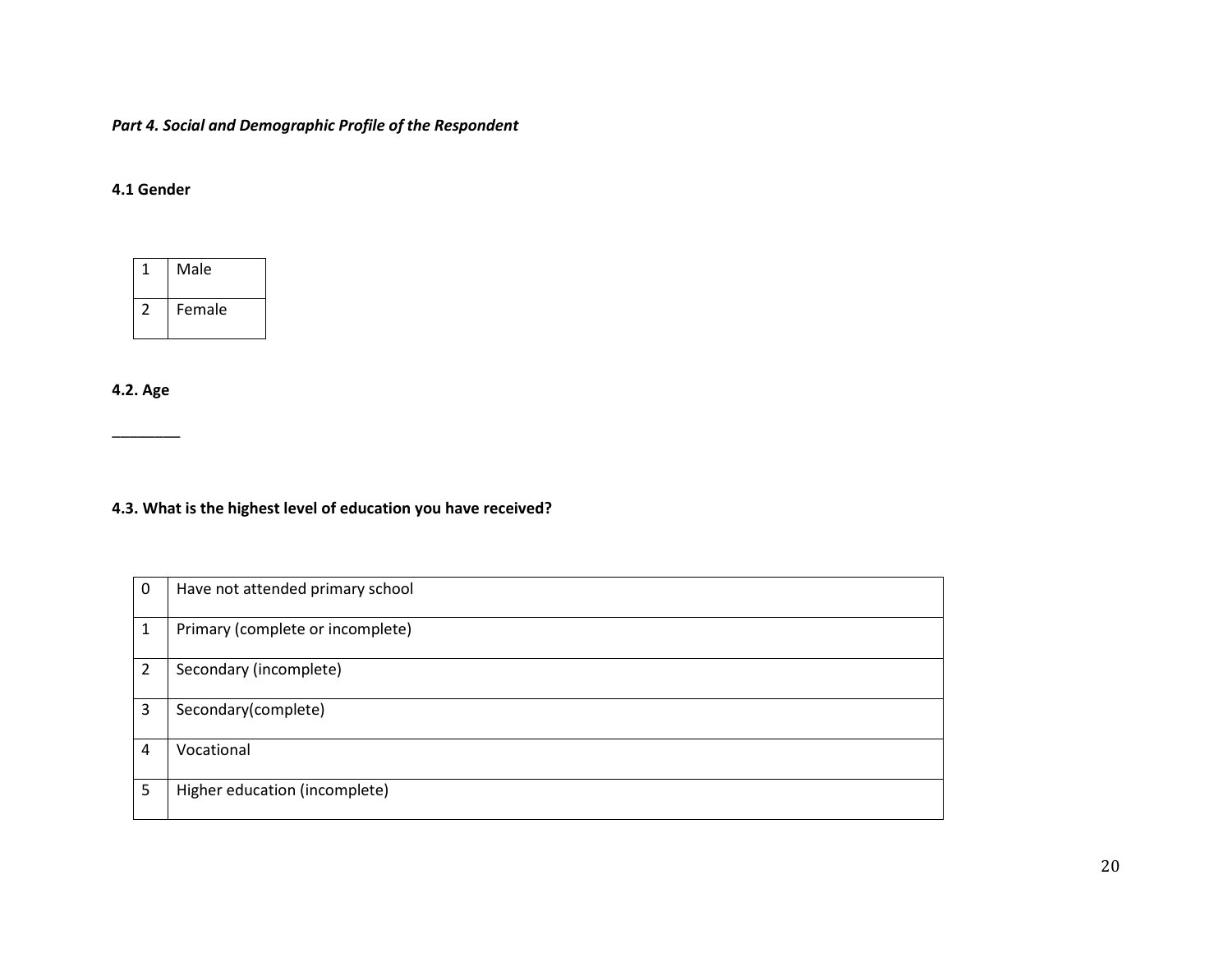| 6 | Higher education (complete) |
|---|-----------------------------|
|   | PhD                         |

## **4.4. Which of the following best describes your family's economic situation?**

|   | Family income is not enough for purchase of food.                                                                                                               |
|---|-----------------------------------------------------------------------------------------------------------------------------------------------------------------|
|   | Family income is enough for purchase of food, but not for clothes.                                                                                              |
| 3 | Family income is enough for purchase of food and clothes, but is insufficient for buying expensive household<br>items, such as refrigerator or washing machine. |
| 4 | We can afford to buy expensive items, such as refrigerator or washing machine.                                                                                  |
| 5 | We can afford to buy anything we want.                                                                                                                          |

### **4.5 Employment status**

| 1              | Employed                  |
|----------------|---------------------------|
| 2              | Unemployed                |
| $\overline{3}$ | Self-employed             |
| 4              | <b>Unemployed Student</b> |
| 5              | <b>Employed Student</b>   |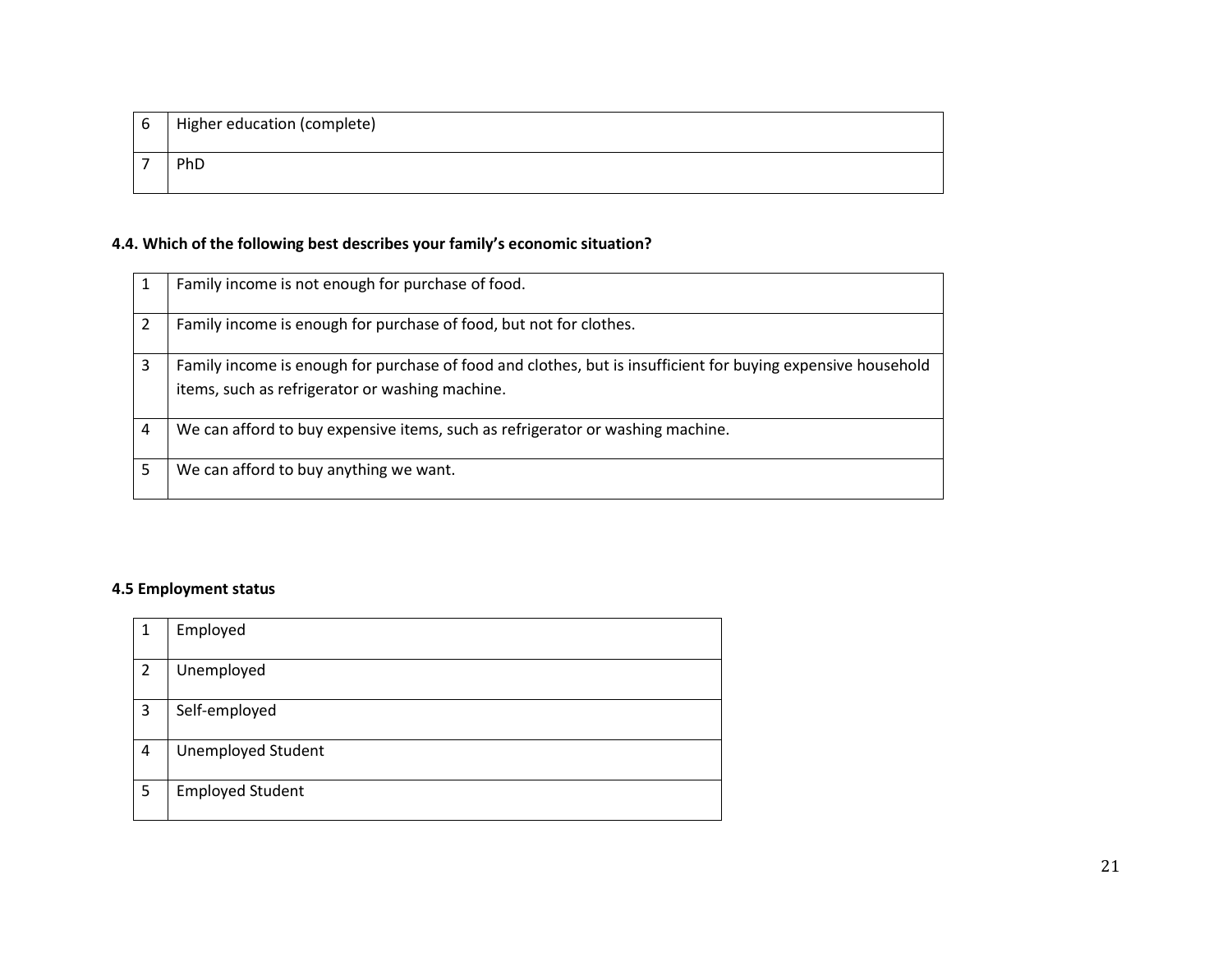| -6 | Not Working Retired    |
|----|------------------------|
|    | <b>Working Retired</b> |
| Ξ. | <b>RA</b>              |

### **4.6 Marital status**

| $\mathbf{1}$   | Married           |
|----------------|-------------------|
| $\overline{2}$ | Living together   |
| 3              | Divorced          |
| $\overline{4}$ | Living separately |
| 5              | Widowed           |
| 6              | Never married     |
| $-1$           | DK                |
| $-2$           | <b>RA</b>         |

**4.7 Now I am going to read a list of group types. For each group, could you please indicate whether you are a member or not, and if YES, under what terms.**

*(0. Not a member, 1. Passive member, 2. Active member, 3. Official leader)*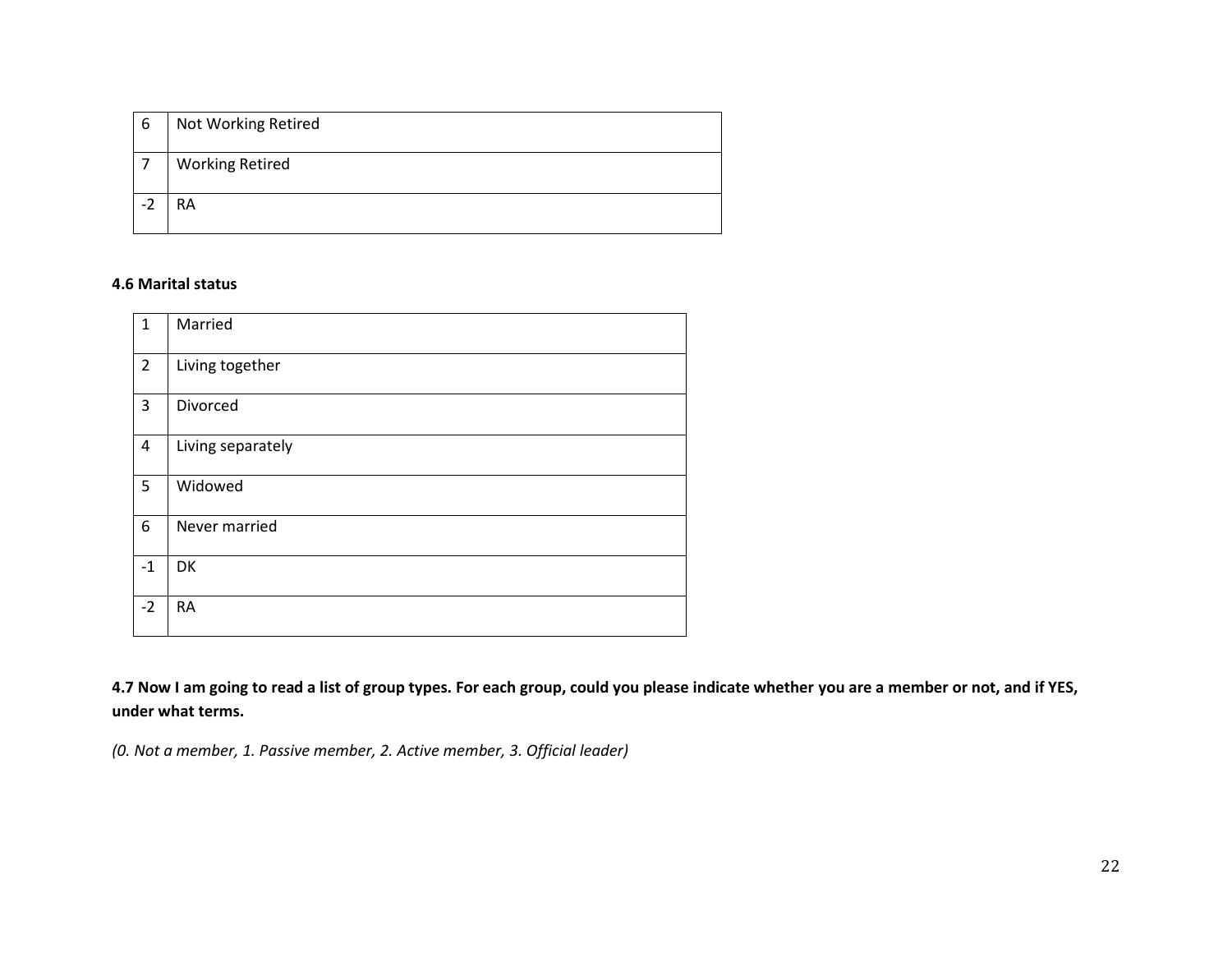| 1 | A political party or its local branch                                   |  |
|---|-------------------------------------------------------------------------|--|
| 2 | An NGO, a community-based organization or an association                |  |
| 3 | A group of political activists                                          |  |
| 4 | A religious group                                                       |  |
| 5 | Other voluntary association (e.g., youth group or business association) |  |
|   | (please, specify)                                                       |  |

| C <sub>10</sub> . | [CARD C10] Using this card, imagine that it is a ten-point scale of all of Armenia's<br>households' economic situation. Under point 1 are households with the lowest<br>economic status and 10 are households with the highest economic status. [CURRUNG] | Point |      |
|-------------------|-----------------------------------------------------------------------------------------------------------------------------------------------------------------------------------------------------------------------------------------------------------|-------|------|
|                   | [SURVEYOR : Mark the number from the card]                                                                                                                                                                                                                | (DK   | -1   |
|                   |                                                                                                                                                                                                                                                           | (RA,  | $-2$ |

| C11. | [CARD C10] Using the same card, where will your household be in five years?[FUTRUNG] |  |
|------|--------------------------------------------------------------------------------------|--|
|      |                                                                                      |  |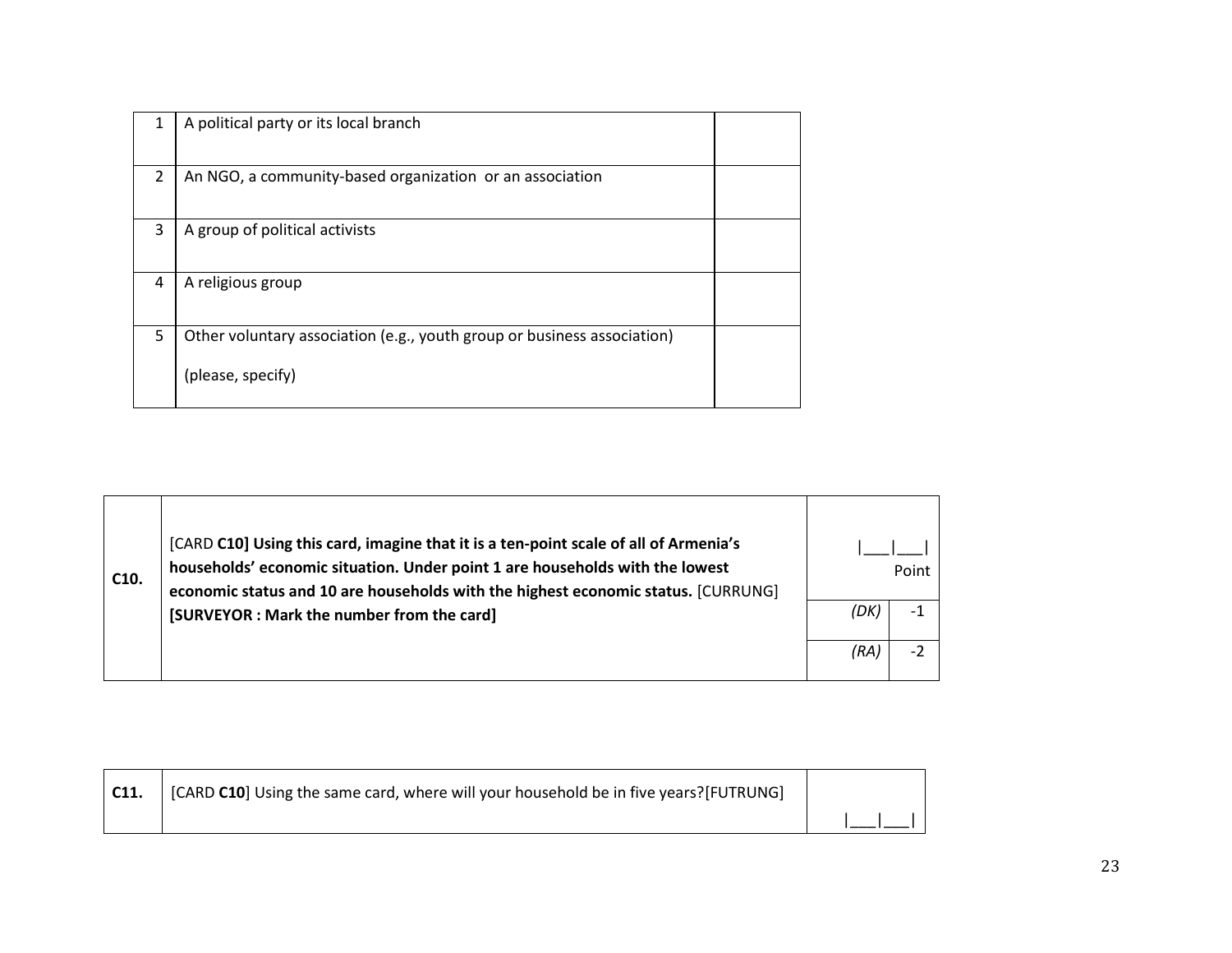| [SURVEYOR : Mark the number from the card] | Point |  |
|--------------------------------------------|-------|--|
|                                            | (DK   |  |
|                                            | (RA   |  |

|      |                                                                                                                                                   | Very good  |   | Very bad |      |
|------|---------------------------------------------------------------------------------------------------------------------------------------------------|------------|---|----------|------|
| C12. | Compared to other households around you, how will you<br>characterize your household's economic situation ?<br>[RELCOND] [SURVEYOR.Read out loud] | Good       | 4 | (DK)     | $-1$ |
|      |                                                                                                                                                   | Medium     |   | (RA)     | $-2$ |
|      |                                                                                                                                                   | <b>Bad</b> |   |          |      |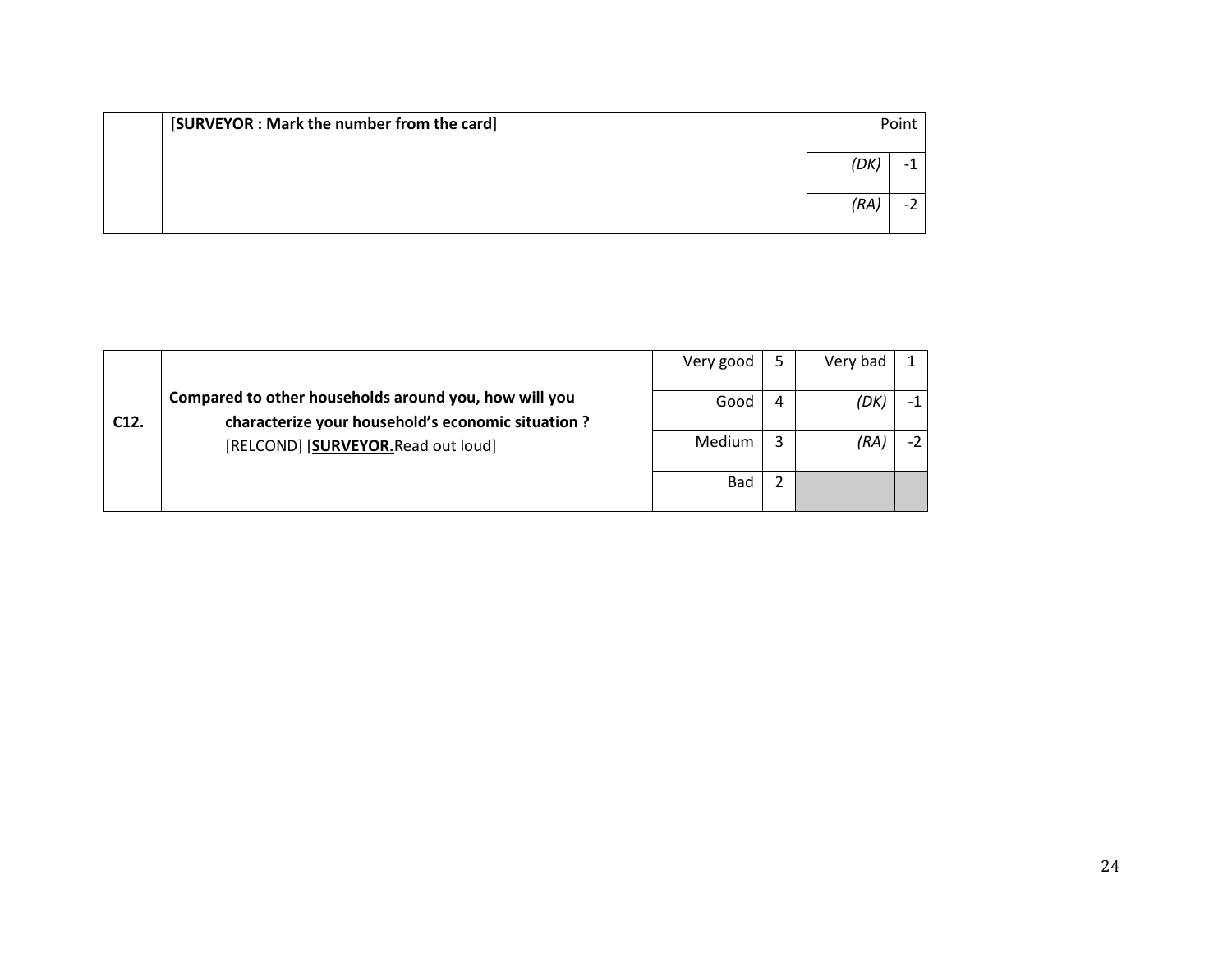#### **Thank You**

Please, note that according to the established code of conduct, some interviews will be checked by our company a few days after the interview. It may be likely that your interview is not checked, but I would like to ask your telephone number (home phone number, mobile phone number) in case you are selected for a backcheck. The only aim of such a check is to make sure that the interviews were conducted according to the required standards of quality. In any case, please note that all your answers will remain strictly confidential.

#### **Please, give your home phone number or mobile phone number. I guarantee that they will be only used to contact you.**

| Whom to ask | Phone number |  |  |  |
|-------------|--------------|--|--|--|
|             |              |  |  |  |

| End time |  |  |  |
|----------|--|--|--|
|          |  |  |  |

(hour/minute, 24-hour format)